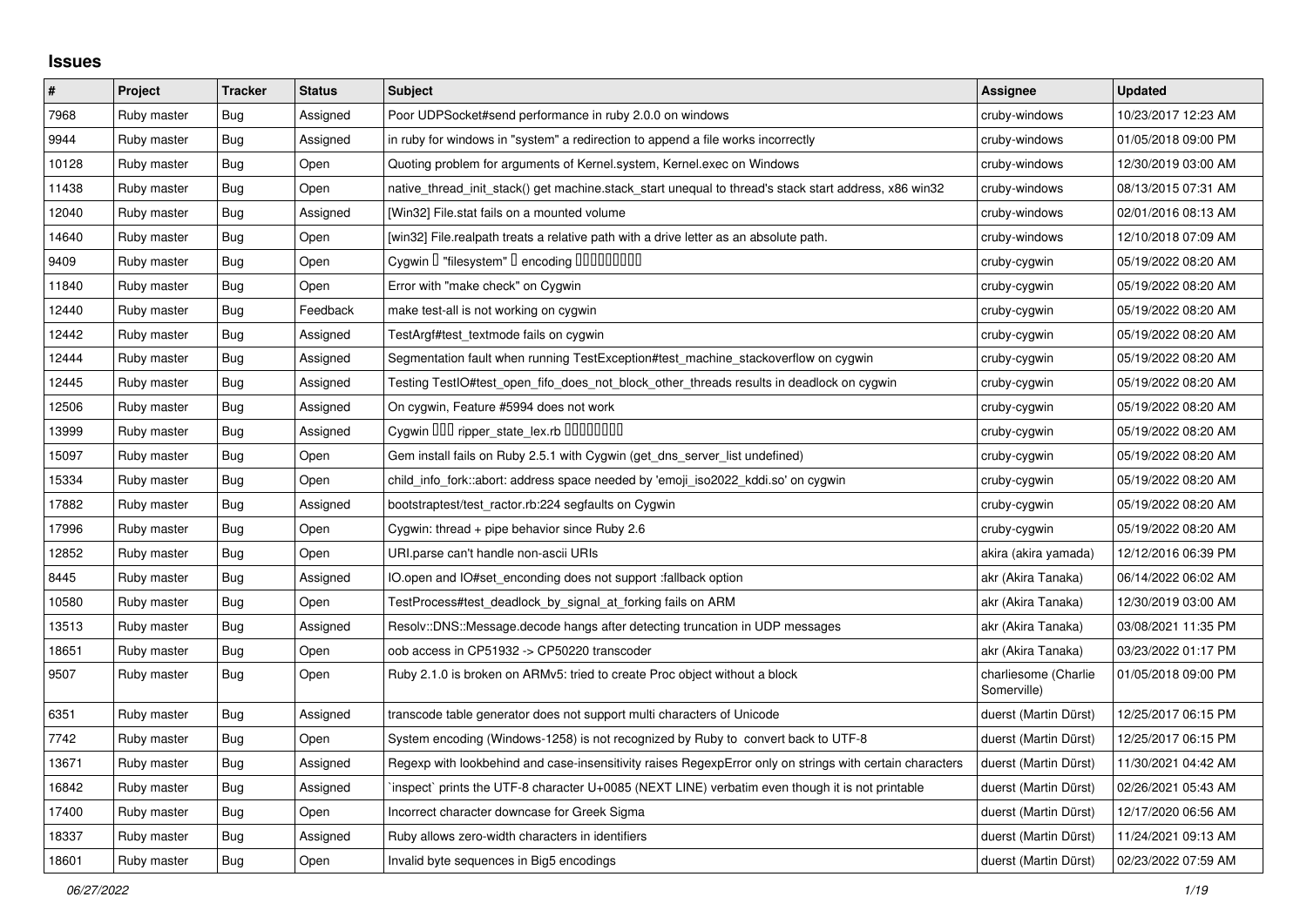| #     | Project     | <b>Tracker</b> | <b>Status</b> | <b>Subject</b>                                                                                                                                                      | Assignee                      | <b>Updated</b>      |
|-------|-------------|----------------|---------------|---------------------------------------------------------------------------------------------------------------------------------------------------------------------|-------------------------------|---------------------|
| 9366  | Ruby master | Bug            | Assigned      | 'make -j32 check TESTS=-j32" occasionally fails on rubygems/specification                                                                                           | hsbt (Hiroshi<br>SHIBATA)     | 07/26/2018 02:13 AM |
| 10213 | Ruby master | Bug            | Feedback      | bundled gems ignored by make install                                                                                                                                | hsbt (Hiroshi<br>SHIBATA)     | 06/10/2022 09:55 AM |
| 10919 | Ruby master | Bug            | Assigned      | [gem install] installs multipe platforms                                                                                                                            | hsbt (Hiroshi<br>SHIBATA)     | 07/30/2019 07:44 AM |
| 14679 | Ruby master | Bug            | Assigned      | StdLib gems should properly specify their dependencies                                                                                                              | hsbt (Hiroshi<br>SHIBATA)     | 04/11/2018 01:14 PM |
| 15550 | Ruby master | <b>Bug</b>     | Assigned      | Windows - gem bin files - can't run from bash shell                                                                                                                 | hsbt (Hiroshi<br>SHIBATA)     | 03/20/2019 01:05 AM |
| 16951 | Ruby master | <b>Bug</b>     | Assigned      | Consistently referer dependencies                                                                                                                                   | hsbt (Hiroshi<br>SHIBATA)     | 06/17/2021 06:15 AM |
| 18169 | Ruby master | <b>Bug</b>     | Assigned      | Local copies of gemified libraries are being released out of sync with their gems                                                                                   | hsbt (Hiroshi<br>SHIBATA)     | 02/25/2022 05:40 PM |
| 18355 | Ruby master | <b>Bug</b>     | Assigned      | require("pathname") within rack application chnages behaviors of Pathname methods, such as<br>absolute?(), when there are two versions of 'pathname' gem installed. | hsbt (Hiroshi<br>SHIBATA)     | 11/30/2021 08:01 AM |
| 18381 | Ruby master | <b>Bug</b>     | Assigned      | Default vs Bundled gems                                                                                                                                             | hsbt (Hiroshi<br>SHIBATA)     | 12/15/2021 11:09 AM |
| 18567 | Ruby master | <b>Bug</b>     | Open          | Depending on default gems in stdlib gems when not needed considered harmful                                                                                         | hsbt (Hiroshi<br>SHIBATA)     | 04/21/2022 04:45 PM |
| 18614 | Ruby master | <b>Bug</b>     | Open          | Error (busy loop) in<br>TestGemCommandsSetupCommand#test_destdir_flag_does_not_try_to_write_to_the_default_gem_hom<br>$\theta$                                      | hsbt (Hiroshi<br>SHIBATA)     | 03/17/2022 01:03 AM |
| 18666 | Ruby master | <b>Bug</b>     | Open          | No rule to make target 'yaml/yaml.h', needed by 'api.o'                                                                                                             | hsbt (Hiroshi<br>SHIBATA)     | 03/29/2022 11:17 AM |
| 18790 | Ruby master | Bug            | Assigned      | cannot load such file -- digest (LoadError)                                                                                                                         | hsbt (Hiroshi<br>SHIBATA)     | 06/06/2022 12:41 AM |
| 595   | Ruby master | <b>Bug</b>     | Assigned      | Fiber ignores ensure clause                                                                                                                                         | ioquatix (Samuel<br>Williams) | 12/29/2019 10:37 AM |
| 17664 | Ruby master | Bug            | Assigned      | Behavior of sockets changed in Ruby 3.0 to non-blocking                                                                                                             | ioquatix (Samuel<br>Williams) | 07/12/2021 10:28 AM |
| 18036 | Ruby master | Bug            | Open          | Pthread fibers become invalid on fork - different from normal fibers.                                                                                               | ioquatix (Samuel<br>Williams) | 08/19/2021 07:05 AM |
| 18810 | Ruby master | Bug            | Open          | Make `Kernel#p` interruptable.                                                                                                                                      | ioquatix (Samuel<br>Williams) | 05/30/2022 12:44 AM |
| 18818 | Ruby master | Bug            | Open          | SEGV (Fiber scheduler?)                                                                                                                                             | ioquatix (Samuel<br>Williams) | 06/06/2022 06:31 PM |
| 16492 | Ruby master | Bug            | Open          | TestBugReporter#test bug reporter add test failures                                                                                                                 | jaruga (Jun Aruga)            | 08/24/2021 01:12 PM |
| 18002 | Ruby master | <b>Bug</b>     | Open          | s390x: Tests failing without LC ALL env                                                                                                                             | jaruga (Jun Aruga)            | 07/12/2021 04:30 PM |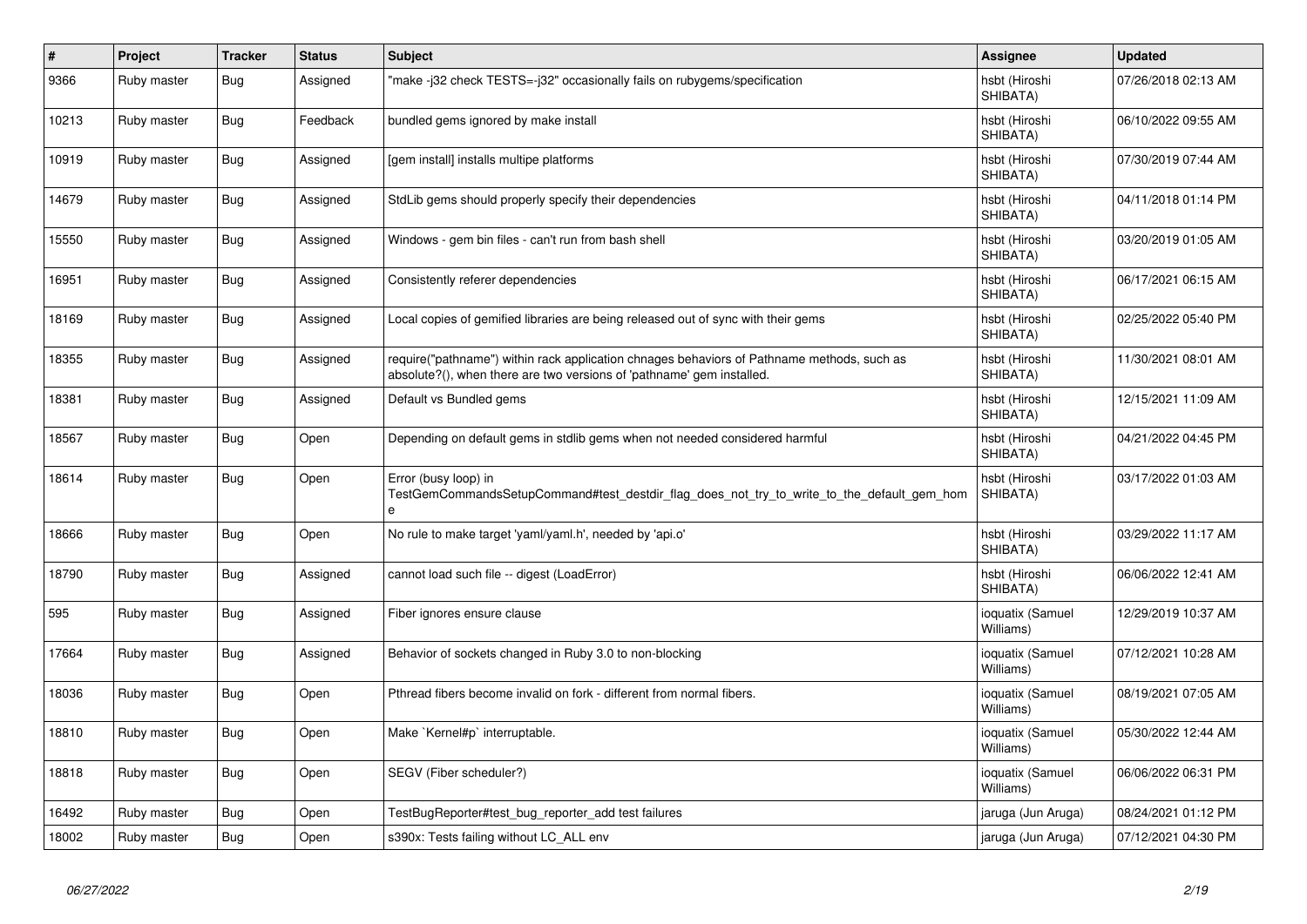| $\vert$ # | Project     | <b>Tracker</b> | <b>Status</b> | <b>Subject</b>                                                                                                            | <b>Assignee</b>               | <b>Updated</b>      |
|-----------|-------------|----------------|---------------|---------------------------------------------------------------------------------------------------------------------------|-------------------------------|---------------------|
| 16694     | Ruby master | Bug            | Assigned      | JIT vs hardened GCC with PCH                                                                                              | k0kubun (Takashi<br>Kokubun)  | 02/02/2021 07:38 AM |
| 17008     | Ruby master | <b>Bug</b>     | Feedback      | JIT enabled on Windows can cause constant conhost pop-ups                                                                 | k0kubun (Takashi<br>Kokubun)  | 07/03/2020 08:29 PM |
| 17995     | Ruby master | <b>Bug</b>     | Open          | Slow down when mjit and Ractor are being used at same time                                                                | k0kubun (Takashi<br>Kokubun)  | 06/11/2022 04:02 AM |
| 18058     | Ruby master | Bug            | Open          | 3.1.0-dev with MJIT enabled Zlib::BufError during `gem install`                                                           | k0kubun (Takashi<br>Kokubun)  | 08/02/2021 08:31 PM |
| 18142     | Ruby master | Bug            | Assigned      | Segmentation fault with Ruby 3.0.2                                                                                        | k0kubun (Takashi<br>Kokubun)  | 09/02/2021 07:43 AM |
| 18277     | Ruby master | <b>Bug</b>     | Open          | buffer error (Zlib::BufError) in Zlib::Deflate#deflate when using MJIT                                                    | k0kubun (Takashi<br>Kokubun)  | 01/05/2022 03:04 PM |
| 18808     | Ruby master | <b>Bug</b>     | Assigned      | Cannot compile ruby 3.1.2 on powerpc64le-linux without disabling the jit features                                         | k0kubun (Takashi<br>Kokubun)  | 06/20/2022 10:40 AM |
| 16185     | Ruby master | Bug            | Open          | basictest failure on AIX 6.1 for 64bit build                                                                              | kanemoto (Yutaka<br>Kanemoto) | 10/15/2019 12:05 AM |
| 18811     | Ruby master | Bug            | Feedback      | PTY I/O not working on AIX 7.x                                                                                            | kanemoto (Yutaka<br>Kanemoto) | 06/07/2022 07:18 AM |
| 11531     | Ruby master | <b>Bug</b>     | Assigned      | IPAddr#== implements wrong logic                                                                                          | knu (Akinori MUSHA)           | 12/29/2019 12:50 PM |
| 18613     | Ruby master | <b>Bug</b>     | Feedback      | Voluntary wanted: Some signal-related tests fail on FreeBSD 13                                                            | knu (Akinori MUSHA)           | 05/30/2022 01:43 AM |
| 4040      | Ruby master | <b>Bug</b>     | Assigned      | SystemStackError with Hash[*a] for Large _a                                                                               | ko1 (Koichi Sasada)           | 12/25/2017 06:14 PM |
| 7976      | Ruby master | Bug            | Assigned      | TracePoint call is at call point, not call site                                                                           | ko1 (Koichi Sasada)           | 01/05/2018 09:00 PM |
| 8444      | Ruby master | Bug            | Open          | Regexp vars \$~ and friends are not thread local                                                                          | ko1 (Koichi Sasada)           | 07/30/2019 07:38 AM |
| 10009     | Ruby master | Bug            | Open          | IO operation is 10x slower in multi-thread environment                                                                    | ko1 (Koichi Sasada)           | 05/21/2015 07:19 AM |
| 11174     | Ruby master | Bug            | Open          | threads memory leak                                                                                                       | ko1 (Koichi Sasada)           | 06/17/2019 03:17 PM |
| 11808     | Ruby master | <b>Bug</b>     | Open          | Different behavior between Enumerable#grep and Array#grep                                                                 | ko1 (Koichi Sasada)           | 10/26/2020 04:36 AM |
| 14090     | Ruby master | Bug            | Assigned      | TestGc#test interrupt in finalizer` fails very rarely                                                                     | ko1 (Koichi Sasada)           | 12/02/2021 07:24 PM |
| 14607     | Ruby master | <b>Bug</b>     | Assigned      | Fix use of the rb_profile_frames start parameter                                                                          | ko1 (Koichi Sasada)           | 06/09/2022 06:12 AM |
| 14727     | Ruby master | <b>Bug</b>     | Assigned      | TestQueue#test_queue_with_trap always timeout on Windows10                                                                | ko1 (Koichi Sasada)           | 05/01/2018 02:59 AM |
| 15263     | Ruby master | <b>Bug</b>     | Open          | [PATCH] vm_trace.c (postponed_job_register): only hit main thread                                                         | ko1 (Koichi Sasada)           | 10/27/2018 11:35 PM |
| 15315     | Ruby master | <b>Bug</b>     | Open          | ec_switch can still lose interrupts                                                                                       | ko1 (Koichi Sasada)           | 11/20/2018 09:32 AM |
| 15499     | Ruby master | <b>Bug</b>     | Assigned      | Breaking behavior on ruby 2.6: rb_thread_call_without_gvl doesn't invoke unblock_function when used on<br>the main thread | ko1 (Koichi Sasada)           | 01/05/2021 02:24 AM |
| 16776     | Ruby master | Bug            | Assigned      | Regression in coverage library                                                                                            | ko1 (Koichi Sasada)           | 11/24/2021 07:26 AM |
| 16819     | Ruby master | Bug            | Assigned      | Line reporting off by one when reporting line of a hash?                                                                  | ko1 (Koichi Sasada)           | 06/16/2020 05:57 PM |
| 17196     | Ruby master | <b>Bug</b>     | Assigned      | Segmentation Fault with Socket#close in Ractors                                                                           | ko1 (Koichi Sasada)           | 03/20/2022 01:52 PM |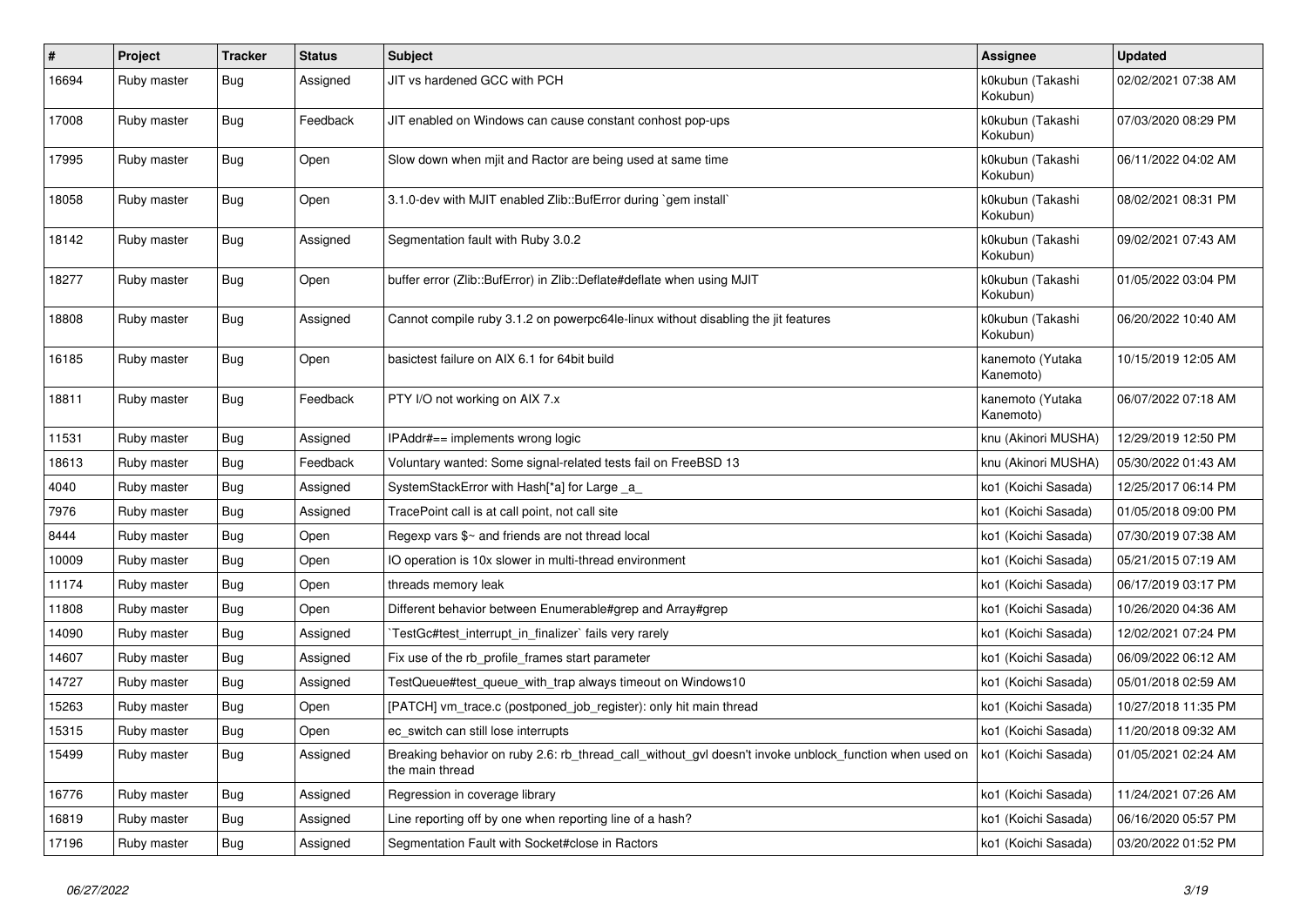| $\sharp$ | Project     | <b>Tracker</b> | <b>Status</b> | Subject                                                                                                                                                 | <b>Assignee</b>              | <b>Updated</b>      |
|----------|-------------|----------------|---------------|---------------------------------------------------------------------------------------------------------------------------------------------------------|------------------------------|---------------------|
| 17359    | Ruby master | <b>Bug</b>     | Open          | Ractor copy mode is not Ractor-safe                                                                                                                     | ko1 (Koichi Sasada)          | 12/02/2020 05:42 PM |
| 17420    | Ruby master | <b>Bug</b>     | Open          | Unsafe mutation of \$" when doing non-RubyGems require in Ractor                                                                                        | ko1 (Koichi Sasada)          | 01/07/2021 01:23 PM |
| 17513    | Ruby master | <b>Bug</b>     | Open          | Methods of shareable objects and UnboundMethods should be shareable                                                                                     | ko1 (Koichi Sasada)          | 01/06/2021 08:53 PM |
| 17516    | Ruby master | <b>Bug</b>     | Assigned      | forking in a ractor causes Ruby to crash                                                                                                                | ko1 (Koichi Sasada)          | 11/30/2021 05:26 AM |
| 17531    | Ruby master | Bug            | Open          | did_you_mean' not Ractor friendly                                                                                                                       | ko1 (Koichi Sasada)          | 01/29/2021 08:48 AM |
| 17543    | Ruby master | <b>Bug</b>     | Open          | Ractor isolation broken by `self` in shareable proc                                                                                                     | ko1 (Koichi Sasada)          | 01/29/2021 03:06 PM |
| 17617    | Ruby master | Bug            | Open          | When a Ractor's incoming port is closed, Ractor receive_if does not raise Ractor::ClosedError, but instead   ko1 (Koichi Sasada)<br>blocks indefinitely |                              | 09/14/2021 01:40 AM |
| 17624    | Ruby master | Bug            | Open          | Ractor.receive is not thread-safe                                                                                                                       | ko1 (Koichi Sasada)          | 09/14/2021 01:40 AM |
| 17667    | Ruby master | <b>Bug</b>     | Open          | Module#name needs synchronization                                                                                                                       | ko1 (Koichi Sasada)          | 03/02/2021 07:31 AM |
| 17676    | Ruby master | <b>Bug</b>     | Assigned      | Accessing ENV from Ractor raises IsolationError                                                                                                         | ko1 (Koichi Sasada)          | 03/09/2021 02:37 AM |
| 17677    | Ruby master | <b>Bug</b>     | Assigned      | Ractor crashes fork when blocking                                                                                                                       | ko1 (Koichi Sasada)          | 03/09/2021 12:42 AM |
| 17678    | Ruby master | Bug            | Assigned      | Ractors do not restart after fork                                                                                                                       | ko1 (Koichi Sasada)          | 03/09/2021 12:42 AM |
| 17679    | Ruby master | <b>Bug</b>     | Assigned      | Ractor incoming channel can consume unlimited resources                                                                                                 | ko1 (Koichi Sasada)          | 03/26/2021 09:16 AM |
| 17826    | Ruby master | <b>Bug</b>     | Assigned      | Ractor#take hangs if used in multiple Threads                                                                                                           | ko1 (Koichi Sasada)          | 12/15/2021 01:30 PM |
| 17998    | Ruby master | Bug            | Assigned      | ractor: process hanging (with ractors initialized, but not being used)                                                                                  | ko1 (Koichi Sasada)          | 12/02/2021 08:17 PM |
| 18024    | Ruby master | Bug            | Assigned      | Ractor crashes when connections are closed in multiple Ractors                                                                                          | ko1 (Koichi Sasada)          | 12/14/2021 04:41 PM |
| 18119    | Ruby master | Bug            | Open          | Ractor crashes when instantiating classes                                                                                                               | ko1 (Koichi Sasada)          | 09/14/2021 01:42 AM |
| 18258    | Ruby master | <b>Bug</b>     | Open          | Ractor shareable? can be slow and mutates internal object flags.                                                                                        | ko1 (Koichi Sasada)          | 10/21/2021 08:58 AM |
| 18464    | Ruby master | <b>Bug</b>     | Assigned      | RUBY_INTERNAL_EVENT_NEWOBJ tracepoint causes an interpreter crash when combined with<br>Ractors                                                         | ko1 (Koichi Sasada)          | 06/08/2022 08:25 AM |
| 18553    | Ruby master | Bug            | Open          | Memory leak on compiling method call with kwargs                                                                                                        | ko1 (Koichi Sasada)          | 03/23/2022 09:34 PM |
| 18572    | Ruby master | <b>Bug</b>     | Assigned      | Performance regression when invoking refined methods                                                                                                    | ko1 (Koichi Sasada)          | 02/10/2022 12:48 AM |
| 11269    | Ruby master | <b>Bug</b>     | Assigned      | ruby_init_setproctitle() should be called before require_libraries()                                                                                    | kosaki (Motohiro<br>KOSAKI)  | 06/17/2015 03:01 AM |
| 17478    | Ruby master | Bug            | Assigned      | Ruby3.0 is slower than Ruby2.7.2 when parsing a large CSV file                                                                                          | kou (Kouhei Sutou)           | 11/24/2021 05:12 AM |
| 18034    | Ruby master | <b>Bug</b>     | Assigned      | Segmentation fault fiddle with `--enable-bundled-libffi` and macOS                                                                                      | kou (Kouhei Sutou)           | 11/30/2021 07:39 AM |
| 7859     | Ruby master | <b>Bug</b>     | Assigned      | Readline: Incorrect arrow key behavior in vi_editing_mode insert mode with Readline 6.2                                                                 | kouji (Kouji Takao)          | 12/25/2017 06:15 PM |
| 8782     | Ruby master | Bug            | Assigned      | Don't set rl_getc_function on editline                                                                                                                  | kouji (Kouji Takao)          | 01/05/2018 09:00 PM |
| 11704    | Ruby master | Bug            | Assigned      | Refinements only get "used" once in loop                                                                                                                | matz (Yukihiro<br>Matsumoto) | 04/14/2016 02:45 AM |
| 11779    | Ruby master | Bug            | Feedback      | Module#using does not make sense as a method                                                                                                            | matz (Yukihiro<br>Matsumoto) | 06/17/2021 09:58 AM |
| 15764    | Ruby master | <b>Bug</b>     | Open          | Whitespace and control characters should not be permitted in tokens                                                                                     | matz (Yukihiro<br>Matsumoto) | 04/22/2019 07:48 AM |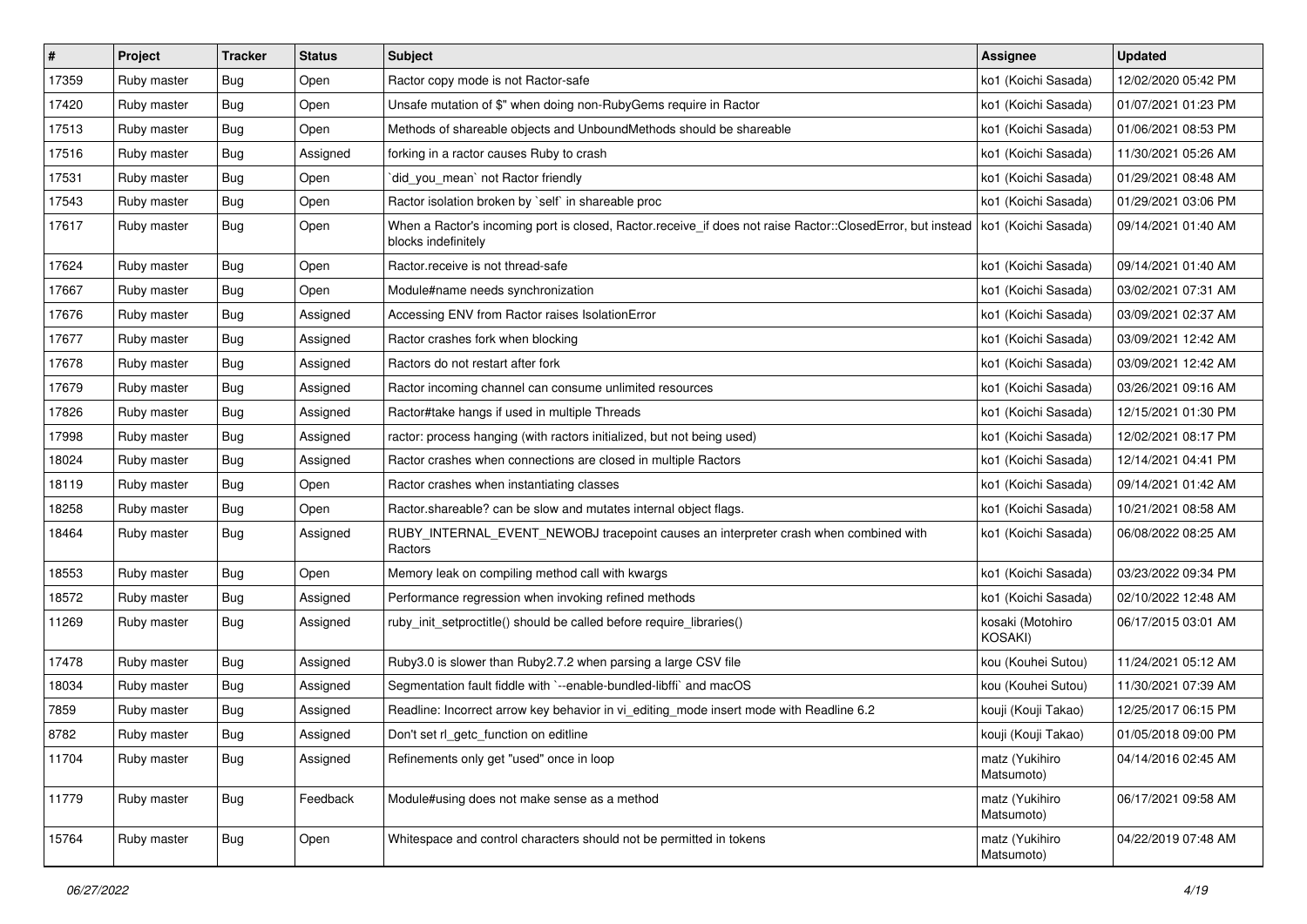| #     | Project     | <b>Tracker</b> | <b>Status</b> | <b>Subject</b>                                                                    | <b>Assignee</b>            | <b>Updated</b>      |
|-------|-------------|----------------|---------------|-----------------------------------------------------------------------------------|----------------------------|---------------------|
| 5179  | Ruby master | <b>Bug</b>     | Assigned      | Complex#rationalize and to r with approximate zeros                               | mrkn (Kenta Murata)        | 01/17/2020 03:00 AM |
| 18677 | Ruby master | <b>Bug</b>     | Assigned      | BigDecimal#power (**) returns FloatDomainError when passing an infinite parameter | mrkn (Kenta Murata)        | 04/20/2022 02:04 AM |
| 7892  | Ruby master | <b>Bug</b>     | Open          | MIME encoding bug of NKF.nkf                                                      | naruse (Yui NARUSE)        | 12/25/2017 06:15 PM |
| 11526 | Ruby master | <b>Bug</b>     | Assigned      | Streaming HTTP requests are not idempotent and should not be retried              | naruse (Yui NARUSE)        | 07/01/2019 09:16 PM |
| 5317  | Ruby master | <b>Bug</b>     | Assigned      |                                                                                   | nobu (Nobuyoshi<br>Nakada) | 01/05/2018 09:00 PM |
| 6360  | Ruby master | Bug            | Assigned      | Debug information build even without requesting it                                | nobu (Nobuyoshi<br>Nakada) | 01/05/2018 09:00 PM |
| 7840  | Ruby master | <b>Bug</b>     | Open          | Weclaration-after-statement is valid for C/ObjC but not for C++                   | nobu (Nobuyoshi<br>Nakada) | 06/02/2020 04:41 PM |
| 7964  | Ruby master | <b>Bug</b>     | Assigned      | Writing an ASCII-8BIT String to a StringIO created from a UTF-8 String            | nobu (Nobuyoshi<br>Nakada) | 01/05/2018 09:00 PM |
| 8299  | Ruby master | <b>Bug</b>     | Assigned      | Minor error in float parsing                                                      | nobu (Nobuyoshi<br>Nakada) | 12/30/2019 03:00 AM |
| 8973  | Ruby master | Bug            | Feedback      | Allow to configure archlibdir for multiarch                                       | nobu (Nobuyoshi<br>Nakada) | 06/16/2022 08:22 AM |
| 9010  | Ruby master | Bug            | Assigned      | /configure --prefix= cannot handle directories with spaces                        | nobu (Nobuyoshi<br>Nakada) | 04/26/2021 10:38 PM |
| 9208  | Ruby master | <b>Bug</b>     | Feedback      | Win32 ANSI color no longer works since revision 43331                             | nobu (Nobuyoshi<br>Nakada) | 06/17/2022 09:35 AM |
| 9414  | Ruby master | Bug            | Feedback      | strftime returns incorrectly encoded string                                       | nobu (Nobuyoshi<br>Nakada) | 01/05/2018 09:00 PM |
| 9955  | Ruby master | <b>Bug</b>     | Assigned      | issue building dll on mingw, library not found                                    | nobu (Nobuyoshi<br>Nakada) | 01/05/2018 09:00 PM |
| 10416 | Ruby master | <b>Bug</b>     | Open          | Create mechanism for updating of Unicode data files downstreams when we want      | nobu (Nobuyoshi<br>Nakada) | 10/08/2021 06:40 AM |
| 12436 | Ruby master | <b>Bug</b>     | Assigned      | newline argument of File.open seems not respected on Windows                      | nobu (Nobuyoshi<br>Nakada) | 10/25/2021 09:07 AM |
| 12473 | Ruby master | <b>Bug</b>     | Assigned      | Test failure on fedora with TestTimeExtension#test_huge_precision                 | nobu (Nobuyoshi<br>Nakada) | 04/28/2017 01:45 PM |
| 12725 | Ruby master | Bug            | Assigned      | Trying to use ./miniruby before it exists                                         | nobu (Nobuyoshi<br>Nakada) | 04/28/2017 01:45 PM |
| 13269 | Ruby master | <b>Bug</b>     | Assigned      | test/readline/test readline.rb and mingw                                          | nobu (Nobuyoshi<br>Nakada) | 03/13/2017 08:56 AM |
| 13298 | Ruby master | <b>Bug</b>     | Assigned      | mingw SEGV TestEnumerable#test_callcc                                             | nobu (Nobuyoshi<br>Nakada) | 06/04/2021 03:41 AM |
| 14543 | Ruby master | <b>Bug</b>     | Assigned      | make commit` show error of `common-srcs`                                          | nobu (Nobuyoshi<br>Nakada) | 06/02/2018 04:17 AM |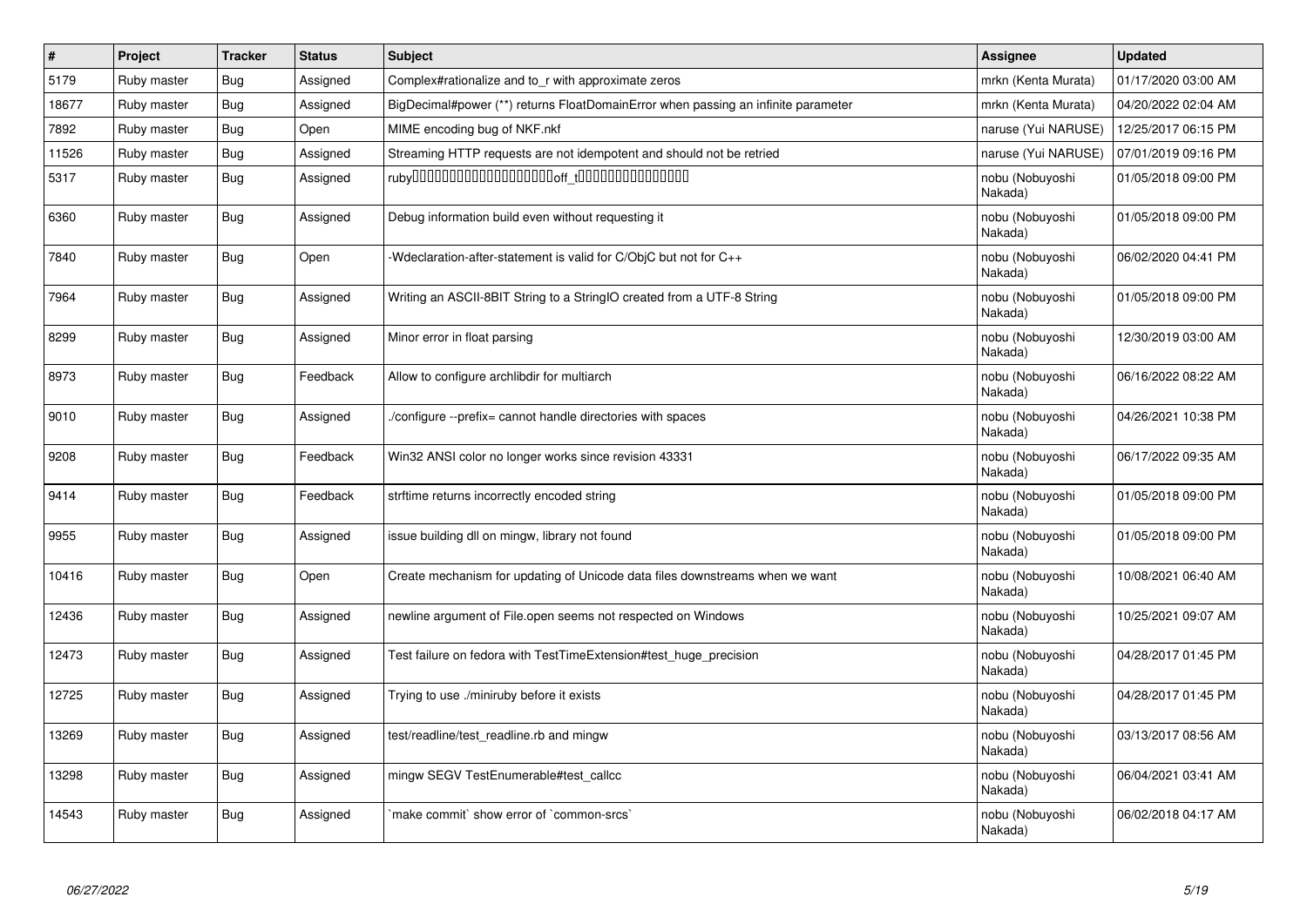| #     | Project     | <b>Tracker</b> | <b>Status</b> | Subject                                                                                   | Assignee                      | <b>Updated</b>      |
|-------|-------------|----------------|---------------|-------------------------------------------------------------------------------------------|-------------------------------|---------------------|
| 14971 | Ruby master | Bug            | Open          | error: implicit declaration of function 'rb_vm_call0                                      | nobu (Nobuyoshi<br>Nakada)    | 09/06/2018 03:53 AM |
| 16497 | Ruby master | Bug            | Assigned      | StringIO#internal_encoding is broken (more severely in 2.7)                               | nobu (Nobuyoshi<br>Nakada)    | 10/26/2021 04:31 PM |
| 16836 | Ruby master | <b>Bug</b>     | Assigned      | configure-time LDFLAGS leak into ruby pkg-config file                                     | nobu (Nobuyoshi<br>Nakada)    | 08/14/2021 09:10 AM |
| 17578 | Ruby master | <b>Bug</b>     | Assigned      | mkmf experimental C++ Support                                                             | nobu (Nobuyoshi<br>Nakada)    | 01/27/2021 03:51 AM |
| 18623 | Ruby master | <b>Bug</b>     | Open          | 'make runnable' does not work                                                             | nobu (Nobuyoshi<br>Nakada)    | 03/16/2022 01:28 AM |
| 15072 | Ruby master | <b>Bug</b>     | Open          | thread.c:4356:5: error: implicit declaration of function 'ubf_list_atfork'                | normalperson (Eric<br>Wong)   | 09/20/2018 03:32 AM |
| 18727 | Ruby master | <b>Bug</b>     | Assigned      | Make failed on x86_64-cygwin (LoadError)                                                  | peterzhu2118 (Peter<br>Zhu)   | 04/16/2022 05:15 AM |
| 12582 | Ruby master | Bug            | Assigned      | OpenSSL Authenticated Encryption should check for tag length                              | rhenium (Kazuki<br>Yamaguchi) | 04/28/2017 01:45 PM |
| 18658 | Ruby master | Bug            | Open          | Need openssl 3 support for Ubuntu 22.04 (Ruby 2.7.x and 3.0.x)                            | rhenium (Kazuki<br>Yamaguchi) | 05/30/2022 08:06 PM |
| 13864 | Ruby master | Bug            | Assigned      | Rinda multicast test failures due to missing default route                                | seki (Masatoshi Seki)         | 08/17/2021 07:16 AM |
| 17289 | Ruby master | Bug            | Assigned      | Time#strftime occurs Segmentation Fault on ruby-2.7.2p137                                 | shyouhei (Shyouhei<br>Urabe)  | 11/05/2020 07:57 AM |
| 9115  | Ruby master | Bug            | Assigned      | Logger traps all exceptions; breaks Timeout                                               | sonots (Naotoshi Seo)         | 08/20/2019 12:47 PM |
| 4434  | Ruby master | Bug            | Feedback      | make test-all "-j10000" 00000000000000000000                                              | sorah (Sorah<br>Fukumori)     | 12/25/2017 06:14 PM |
| 5334  | Ruby master | Bug            | Assigned      | Segmentation fault in InternetExplorer IServiceProvider interface                         | suke (Masaki Suketa)          | 12/30/2019 03:00 AM |
| 11142 | Ruby master | <b>Bug</b>     | Open          | Command line argument parser on windows handles double quotes inconsistently.             | usa (Usaku<br>NAKAMURA)       | 05/12/2015 04:09 PM |
| 4173  | Ruby master | Bug            | Open          | TestProcess#test_wait_and_sigchild 00000000                                               |                               | 03/15/2018 08:29 AM |
| 8185  | Ruby master | Bug            | Open          | Thread/fork issue                                                                         |                               | 12/30/2019 03:00 AM |
| 9189  | Ruby master | <b>Bug</b>     | Assigned      | Build failure on Windows in case of nonascii TEMP environment.                            |                               | 01/05/2018 09:00 PM |
| 9435  | Ruby master | <b>Bug</b>     | Open          | Kernel.system problem                                                                     |                               | 12/30/2019 03:00 AM |
| 9760  | Ruby master | <b>Bug</b>     | Open          | mkmf does not allow for linking against custom libraries when a system library is present |                               | 05/24/2016 08:11 AM |
| 9921  | Ruby master | <b>Bug</b>     | Feedback      | gmtime_r, win32.h, and <string></string>                                                  |                               | 06/10/2022 05:39 AM |
| 10436 | Ruby master | <b>Bug</b>     | Open          | ruby -c and ripper inconsistency: m(&nil) {}                                              |                               | 08/27/2019 12:08 AM |
| 11064 | Ruby master | <b>Bug</b>     | Open          | #singleton_methods for objects with special singleton_class returns an empty array        |                               | 01/31/2022 05:02 AM |
| 11177 | Ruby master | <b>Bug</b>     | Open          | DATALEOFILLLLLLLLLL                                                                       |                               | 05/25/2015 03:49 AM |
| 11183 | Ruby master | <b>Bug</b>     | Open          |                                                                                           |                               | 05/26/2015 08:32 AM |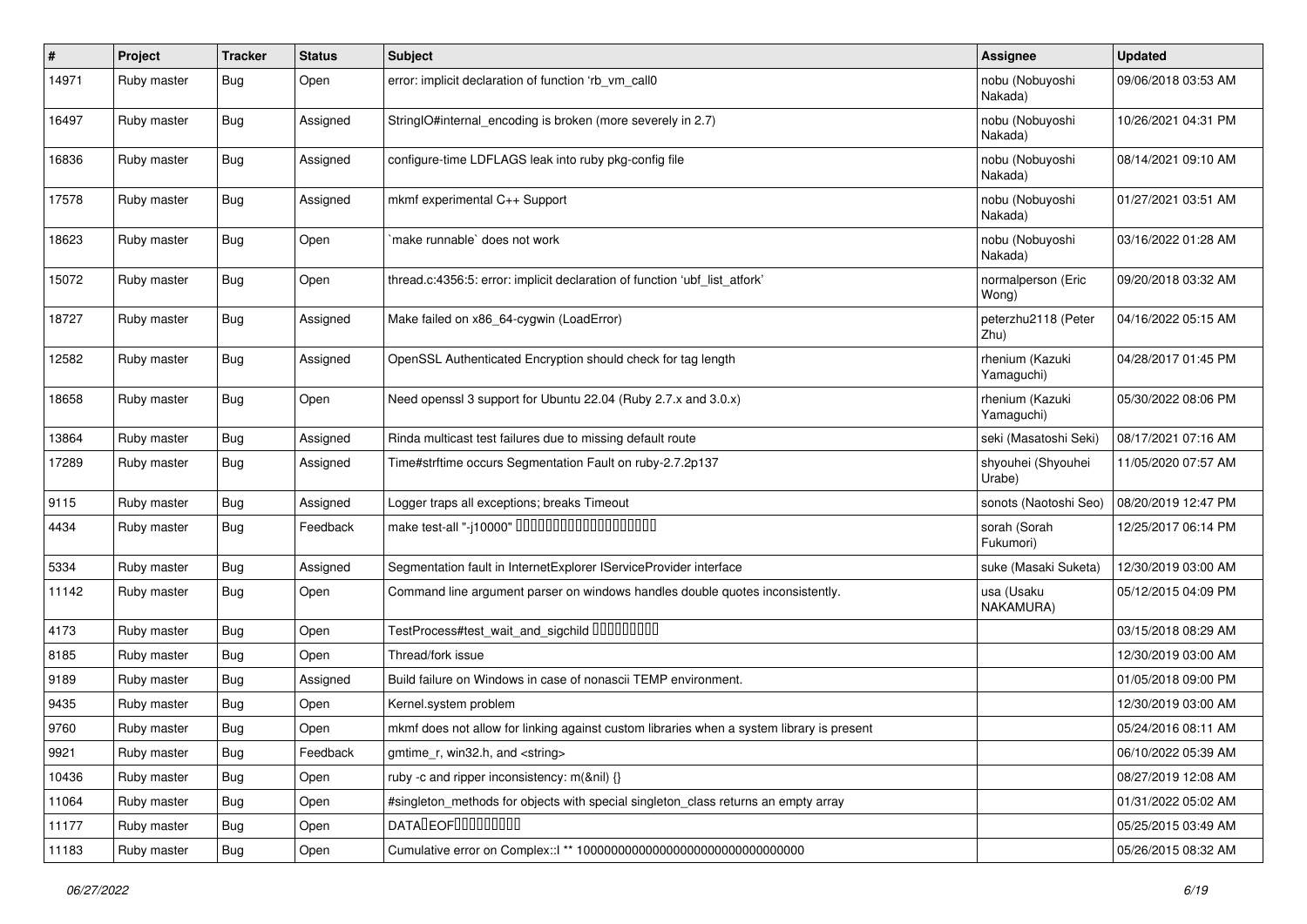| $\pmb{\#}$ | Project     | <b>Tracker</b> | <b>Status</b> | <b>Subject</b>                                                                                                        | <b>Assignee</b> | <b>Updated</b>      |
|------------|-------------|----------------|---------------|-----------------------------------------------------------------------------------------------------------------------|-----------------|---------------------|
| 11230      | Ruby master | Bug            | Open          | Should rb_struct_s_members() be public API?                                                                           |                 | 04/17/2021 05:06 PM |
| 11410      | Ruby master | Bug            | Feedback      | Win32 Registry enumeration performs unnecessary string re-encoding which cause<br>UndefinedConversionError exceptions |                 | 08/13/2015 06:57 AM |
| 11514      | Ruby master | <b>Bug</b>     | Open          | AIX6.1 - Ruby 2.2.3 - Segmentation fault in :byteslice                                                                |                 | 09/18/2015 07:39 AM |
| 11582      | Ruby master | Bug            | Open          | On Solaris, Rational#** returns -Infinity for Rational(0) when passed a negative Float                                |                 | 10/13/2015 03:12 AM |
| 12179      | Ruby master | Bug            | Open          | Build failure due to VPATH expansion                                                                                  |                 | 04/14/2016 01:55 AM |
| 12280      | Ruby master | Bug            | Open          | IO.copy_stream(IO, IO) fails with "pread() not implemented"                                                           |                 | 04/28/2016 05:51 AM |
| 12500      | Ruby master | Bug            | Open          | TestProcess#test_aspawn_too_long_path fails on mips with "argument too big"                                           |                 | 12/29/2019 10:38 AM |
| 12689      | Ruby master | Bug            | Open          | Thread isolation of $$~$ and $$$                                                                                      |                 | 04/01/2021 08:51 PM |
| 13151      | Ruby master | Bug            | Open          | File.writable? doesn't report correctly if a directory is writable on Windows.                                        |                 | 01/23/2017 05:46 PM |
| 13164      | Ruby master | Bug            | Open          | A second `SystemStackError` exception results in `Segmentation fault (core dumped)`                                   |                 | 04/14/2017 01:05 PM |
| 13220      | Ruby master | <b>Bug</b>     | Feedback      | Enhance support of Unicode strings manipulation                                                                       |                 | 06/14/2019 08:58 PM |
| 13485      | Ruby master | Bug            | Open          | MinGW TestEnumerable#test_callcc SEGV info                                                                            |                 | 04/19/2017 04:17 PM |
| 13500      | Ruby master | Bug            | Open          | MinGW TestArity#test_proc_err_mess stops testing                                                                      |                 | 04/26/2017 03:27 PM |
| 13542      | Ruby master | Bug            | Open          | MinGW trunk Builds - Summary of Issues                                                                                |                 | 05/19/2017 07:04 PM |
| 13571      | Ruby master | Bug            | Open          | Script arguments, encoding, windows / MinGW                                                                           |                 | 11/12/2017 10:53 PM |
| 13644      | Ruby master | Bug            | Open          | Windows - Setting Time.now                                                                                            |                 | 06/11/2017 03:43 AM |
| 14049      | Ruby master | Bug            | Open          | SEGV svn 60401 require_relative                                                                                       |                 | 10/26/2017 05:25 PM |
| 14064      | Ruby master | Bug            | Open          | test-all with and without -j - incorrect assertions and missing test methods                                          |                 | 11/03/2017 10:54 PM |
| 14083      | Ruby master | Bug            | Open          | Refinement in block calling incorrect method                                                                          |                 | 11/05/2017 07:36 PM |
| 14364      | Ruby master | Bug            | Open          | Regexp last match variable in procs                                                                                   |                 | 09/14/2018 05:28 AM |
| 14387      | Ruby master | Bug            | Open          | Ruby 2.5 <sup>D</sup> Alpine Linux 000000000000 SystemStackError 00000                                                |                 | 04/21/2020 03:13 PM |
| 14418      | Ruby master | Bug            | Open          | ruby 2.5 slow regexp execution                                                                                        |                 | 12/29/2019 10:34 AM |
| 14422      | Ruby master | Bug            | Open          | Ruby configuration options should not be reused for gem builds                                                        |                 | 03/05/2018 03:32 PM |
| 14434      | Ruby master | <b>Bug</b>     | Feedback      | IO#reopen fails after EPIPE                                                                                           |                 | 06/09/2022 05:33 AM |
| 14474      | Ruby master | Bug            | Open          | skip "TestException#test_thread_signal_location" as known bug                                                         |                 | 12/10/2018 07:09 AM |
| 14480      | Ruby master | <b>Bug</b>     | Open          | miniruby crashing when compiled with -O2 or -O1 on aarch64                                                            |                 | 02/23/2021 10:35 AM |
| 14582      | Ruby master | <b>Bug</b>     | Open          | Unable to use `method_entry` and `method_return` tracing probes since 2.5                                             |                 | 06/18/2021 06:08 PM |
| 14681      | Ruby master | <b>Bug</b>     | Open          | syswrite': stream closed in another thread (IOError)                                                                  |                 | 04/22/2018 12:12 AM |
| 14761      | Ruby master | <b>Bug</b>     | Open          | TestThread#test join limits hangs up on Solaris 10 with gcc                                                           |                 | 05/16/2018 05:23 AM |
| 14826      | Ruby master | <b>Bug</b>     | Open          | make: *** [.ext/include/sparc-solaris2.10/rb_mjit_min_header-2.6.0.h] Error 1 on Solaris 10 with very old<br>gcc3     |                 | 06/05/2018 02:02 PM |
| 14838      | Ruby master | <b>Bug</b>     | Open          | RegexpError with double "s" in look-behind assertion in case-insensitive unicode regexp                               |                 | 06/09/2018 04:04 PM |
| 14884      | Ruby master | <b>Bug</b>     | Feedback      | msys2 mingw32 'rake' has unexpected text at top of file                                                               |                 | 07/04/2018 11:20 PM |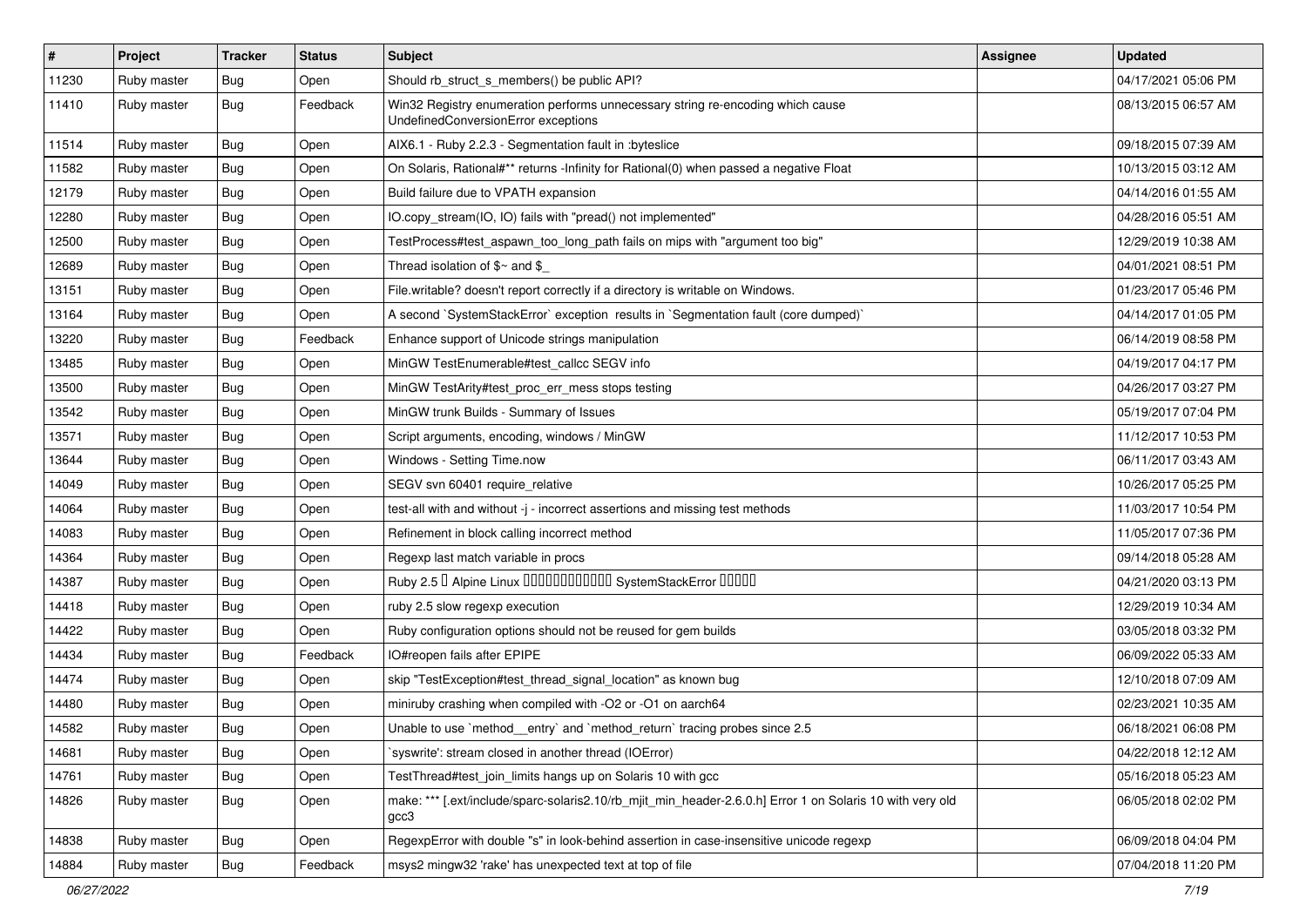| #     | Project     | <b>Tracker</b> | <b>Status</b> | Subject                                                                                                                                               | Assignee | <b>Updated</b>      |
|-------|-------------|----------------|---------------|-------------------------------------------------------------------------------------------------------------------------------------------------------|----------|---------------------|
| 14906 | Ruby master | Bug            | Open          | MinGW failure - TestIO#test_copy_stream_no_busy_wait                                                                                                  |          | 07/12/2018 03:52 AM |
| 14957 | Ruby master | Bug            | Open          | MinGW, gcc 8.2.0, bootstraptest test_thread.rb - failure ?                                                                                            |          | 08/03/2018 02:46 PM |
| 15247 | Ruby master | Bug            | Open          | Windows - TEMP folder, non 8.3 & drive, fails & errors in test-all (ruby & rdoc)                                                                      |          | 10/23/2018 05:02 PM |
| 15310 | Ruby master | Bug            | Open          | [PATCH] thread pthread.c: close race from UBF TIMER and non-GVL-releasing thread                                                                      |          | 11/20/2018 12:50 AM |
| 15367 | Ruby master | <b>Bug</b>     | Open          | IO.select is not resumed when io-object gets closed                                                                                                   |          | 12/03/2018 10:22 AM |
| 15386 | Ruby master | Bug            | Open          | [PATCH] io.c (rb_io_check_char_readable): do not io_fflush buffered sockets                                                                           |          | 12/06/2018 11:38 AM |
| 15423 | Ruby master | Bug            | Open          | fork leapfrog leaks memory on FreeBSD 11.2                                                                                                            |          | 12/16/2018 02:28 PM |
| 15428 | Ruby master | Bug            | Open          | Refactor Proc#>> and #<<                                                                                                                              |          | 08/20/2021 06:31 PM |
| 15438 | Ruby master | <b>Bug</b>     | Open          | Threads can't switch faster than TIME_QUANTUM_(NSEC USEC MSEC)                                                                                        |          | 03/25/2019 08:53 PM |
| 15598 | Ruby master | Bug            | Open          | Deadlock on mutual reference of autoloaded constants                                                                                                  |          | 03/20/2019 10:58 AM |
| 15599 | Ruby master | Bug            | Open          | Mixing autoload and require causes deadlock and incomplete definition.                                                                                |          | 02/12/2019 01:40 PM |
| 15787 | Ruby master | Bug            | Feedback      | LoadError by EPERM on read-only volume                                                                                                                |          | 12/29/2019 06:46 AM |
| 15993 | Ruby master | Bug            | Open          | 'require' doesn't work if there are Cyrillic chars in the path to Ruby dir                                                                            |          | 07/09/2021 04:08 PM |
| 16143 | Ruby master | Bug            | Feedback      | BOM UTF-8 is not removed after rewind                                                                                                                 |          | 06/09/2022 06:51 AM |
| 16145 | Ruby master | Bug            | Open          | regexp match error if mixing /i, character classes, and utf8                                                                                          |          | 09/06/2019 05:52 AM |
| 16158 | Ruby master | Bug            | Open          | "st" Character Sequence In Regex Look-Behind Causes Illegal Pattern Error When Combined With POSIX<br>Bracket Expressions And Case Insensitivity Flag |          | 09/17/2019 09:37 AM |
| 16265 | Ruby master | <b>Bug</b>     | Open          | Test (spec) failure using current MSYS2 tools, related to -fstack-protector and possibly<br>D_FORTIFY_SOURCE=2                                        |          | 12/03/2019 03:09 PM |
| 16288 | Ruby master | Bug            | Open          | Segmentation fault with finalizers, threads                                                                                                           |          | 12/19/2019 07:46 PM |
| 16493 | Ruby master | Bug            | Open          | TestThreadQueue#test_thr_kill is flaky on AArch64                                                                                                     |          | 01/09/2020 09:39 AM |
| 16810 | Ruby master | Bug            | Open          | ruby segfaults on s390x with musl libc                                                                                                                |          | 03/05/2021 01:38 AM |
| 16820 | Ruby master | Bug            | Open          | LEGAL is out of sync                                                                                                                                  |          | 08/19/2020 11:08 AM |
| 16829 | Ruby master | Bug            | Open          | Exceptions raised from within an enumerated method lose part of their stacktrace                                                                      |          | 05/20/2022 07:25 PM |
| 16905 | Ruby master | <b>Bug</b>     | Open          | Ruby required to build Ruby on Haiku?                                                                                                                 |          | 05/24/2020 08:08 AM |
| 16920 | Ruby master | <b>Bug</b>     | Open          | TestThread#test_signal_at_join fails on aarch64                                                                                                       |          | 12/07/2021 02:17 PM |
| 16927 | Ruby master | Bug            | Open          | String#tr won't return the expected result for some sign with diacritics                                                                              |          | 06/01/2020 05:24 AM |
| 16953 | Ruby master | Bug            | Feedback      | Windows bash bin files removed in master                                                                                                              |          | 10/15/2021 01:57 AM |
| 16959 | Ruby master | <b>Bug</b>     | Open          | Weakmap has specs and third-party usage despite being a private API                                                                                   |          | 06/13/2020 08:54 PM |
| 16997 | Ruby master | <b>Bug</b>     | Open          | IO#gets converts some \r\n to \n with universal_newline: false                                                                                        |          | 08/26/2020 05:20 PM |
| 17037 | Ruby master | <b>Bug</b>     | Open          | rounding of Rational#to_f                                                                                                                             |          | 08/26/2020 03:54 AM |
| 17132 | Ruby master | <b>Bug</b>     | Feedback      | vcs.rb doesn't detect git submodules as vcs                                                                                                           |          | 08/31/2020 11:31 AM |
| 17142 | Ruby master | <b>Bug</b>     | Open          | Ruby fails to build in AIX                                                                                                                            |          | 03/20/2021 07:08 AM |
| 17146 | Ruby master | <b>Bug</b>     | Open          | Queue operations are allowed after it is frozen                                                                                                       |          | 10/20/2021 08:32 PM |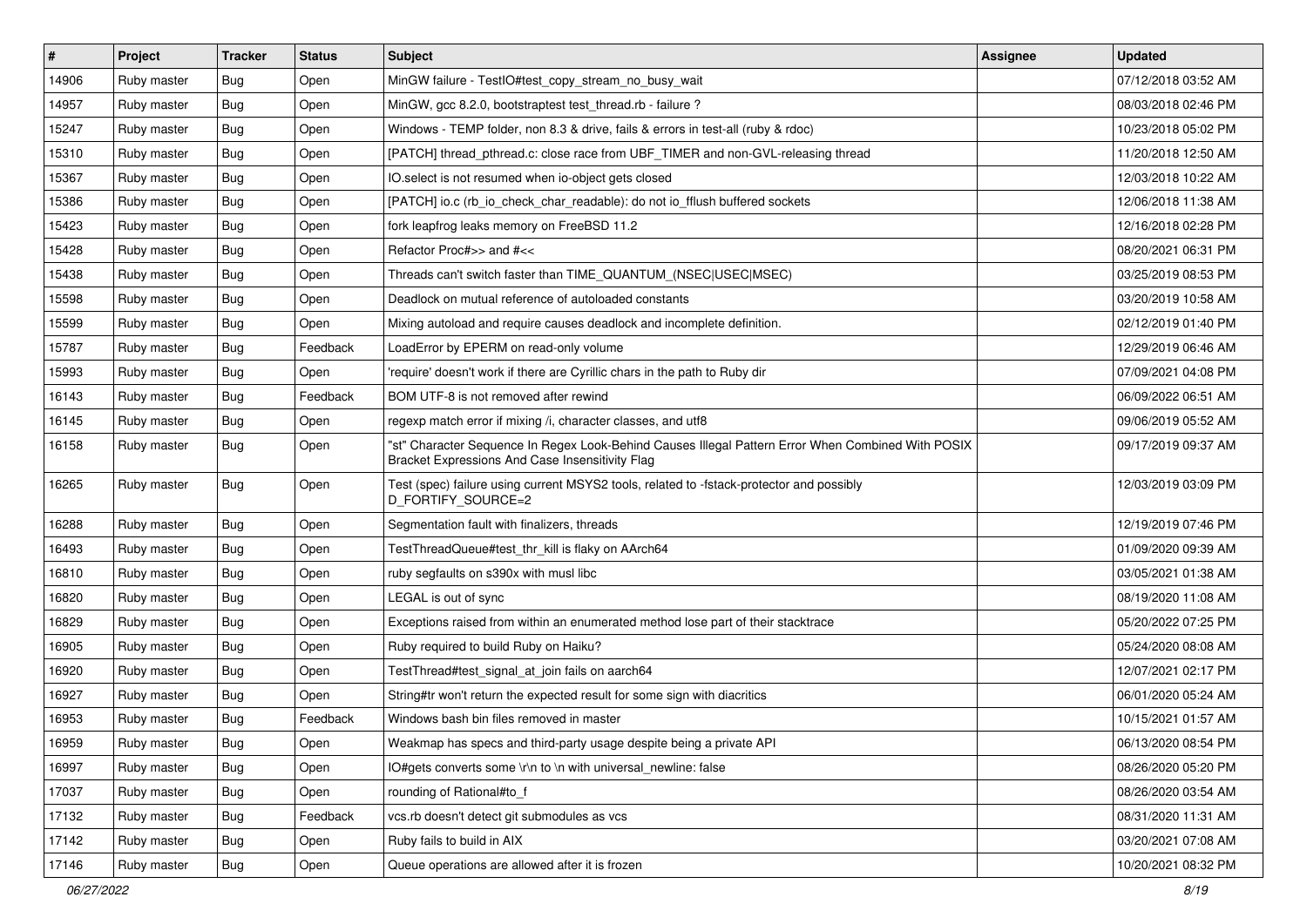| #     | Project     | <b>Tracker</b> | <b>Status</b> | Subject                                                                                                                    | Assignee | <b>Updated</b>      |
|-------|-------------|----------------|---------------|----------------------------------------------------------------------------------------------------------------------------|----------|---------------------|
| 17159 | Ruby master | Bug            | Open          | extend 'define_method' for Ractor                                                                                          |          | 10/29/2020 04:06 PM |
| 17180 | Ruby master | Bug            | Open          | Ractor and constant referencing                                                                                            |          | 09/20/2020 05:43 PM |
| 17263 | Ruby master | Bug            | Open          | Fiber context switch degrades with number of fibers, limit on number of fibers                                             |          | 01/31/2022 02:47 PM |
| 17337 | Ruby master | Bug            | Open          | Don't embed Ruby build-time configuration in Ruby                                                                          |          | 12/21/2020 04:17 PM |
| 17354 | Ruby master | <b>Bug</b>     | Open          | Module#const_source_location is misleading for constants awaiting autoload                                                 |          | 03/26/2021 05:56 PM |
| 17373 | Ruby master | Bug            | Open          | Ruby 3.0 is slower at Discourse bench than Ruby 2.7                                                                        |          | 01/04/2021 06:47 AM |
| 17383 | Ruby master | Bug            | Open          | 3.0 recursion memory speed issues                                                                                          |          | 12/09/2020 05:41 PM |
| 17506 | Ruby master | Bug            | Open          | Ractor isolation broken by ThreadGroup                                                                                     |          | 01/03/2021 08:05 PM |
| 17646 | Ruby master | <b>Bug</b>     | Open          | Check for `__builtin_mul_overflow` with `long long` arguments                                                              |          | 02/19/2021 06:19 PM |
| 17656 | Ruby master | <b>Bug</b>     | Feedback      | Improper functions shown in C level backtrace information                                                                  |          | 06/09/2022 08:40 AM |
| 17680 | Ruby master | Bug            | Open          | tab completion no longer works on irb3.0                                                                                   |          | 03/13/2021 08:06 AM |
| 17722 | Ruby master | Bug            | Open          | define_method with shareable results in "defined in a different Ractor"                                                    |          | 08/24/2021 12:03 PM |
| 17765 | Ruby master | Bug            | Feedback      | Segmentation fault when calling String#gsub                                                                                |          | 12/02/2021 06:57 PM |
| 17774 | Ruby master | <b>Bug</b>     | Open          | Quantified empty group causes regex to fail                                                                                |          | 10/13/2021 04:43 PM |
| 17792 | Ruby master | Bug            | Open          | make notes and make test fail with Ruby3.0.1p64 RaspberryPI 4B Ubuntu 20.10 ARM64                                          |          | 05/23/2021 08:23 PM |
| 17799 | Ruby master | Bug            | Open          | Seg fault in rb_class_clear_method_cache                                                                                   |          | 12/09/2021 05:39 AM |
| 17817 | Ruby master | <b>Bug</b>     | Open          | --jit outputs ./tmp/_ruby_mjit_*.h: No such file or directory on with TMP                                                  |          | 04/22/2021 11:57 AM |
| 17878 | Ruby master | <b>Bug</b>     | Open          | bootstraptest/test_ractor.rb:224 a random failing test with "The outgoing-port is already closed<br>(Ractor::ClosedError)" |          | 09/13/2021 01:10 PM |
| 17925 | Ruby master | Bug            | Open          | Pattern matching syntax using semicolon one-line                                                                           |          | 06/04/2021 03:08 PM |
| 17926 | Ruby master | Bug            | Open          | spec/ruby/core/file/atime_spec.rb: a random failing test on Travis ppc64le                                                 |          | 06/02/2021 04:35 PM |
| 17931 | Ruby master | Bug            | Open          | Compile fails setup option nodynamic                                                                                       |          | 07/07/2021 08:51 AM |
| 17989 | Ruby master | <b>Bug</b>     | Open          | Case insensitive Regexps do not handle characters with overlapping case foldings                                           |          | 06/15/2021 11:43 AM |
| 17990 | Ruby master | <b>Bug</b>     | Open          | Inconsistent behavior of Regexp quantifiers over characters with complex case foldings                                     |          | 06/15/2021 11:59 AM |
| 17999 | Ruby master | <b>Bug</b>     | Open          | TestMethod#test_zsuper intermittent timeout error on raspbian10-aarch64 CI                                                 |          | 06/18/2021 01:33 AM |
| 18009 | Ruby master | Bug            | Open          | Regexps \w and \W with /i option and /u option produce inconsistent results under nested negation and<br>intersection      |          | 06/28/2021 09:09 AM |
| 18010 | Ruby master | Bug            | Open          | Character class with single character gets case-folded with following string                                               |          | 06/28/2021 09:30 AM |
| 18012 | Ruby master | <b>Bug</b>     | Open          | Case-insensitive character classes can only match multiple code points when top-level character class is<br>not negated    |          | 06/29/2021 08:35 AM |
| 18013 | Ruby master | <b>Bug</b>     | Open          | Unexpected results when mxiing negated character classes and case-folding                                                  |          | 06/29/2021 12:05 PM |
| 18049 | Ruby master | Bug            | Feedback      | Cannot build ruby-3.0.2 on NetBSD                                                                                          |          | 08/01/2021 12:36 AM |
| 18061 | Ruby master | <b>Bug</b>     | Open          | Execshield test: libruby.so.N.N.N: FAIL: property-note test because no .note.gnu.property section found                    |          | 06/22/2022 07:58 AM |
| 18073 | Ruby master | Bug            | Open          | test/ruby/test_jit.rb: "error: invalid use of ' builtin_va_arg_pack ()" on Ruby 2.7.4 on gcc 4.8.5                         |          | 12/03/2021 03:04 PM |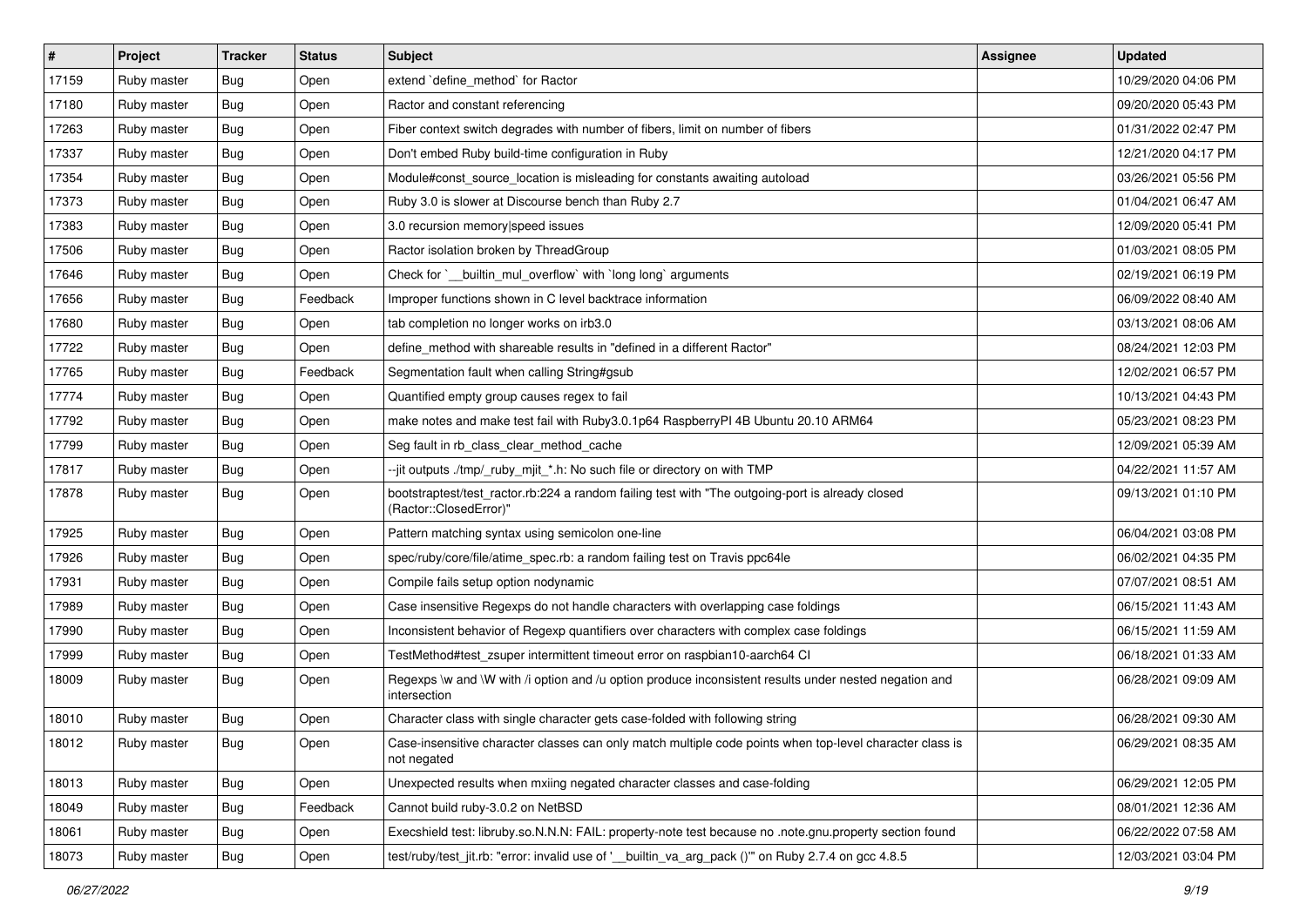| $\vert$ # | Project     | <b>Tracker</b> | <b>Status</b> | <b>Subject</b>                                                                                          | <b>Assignee</b> | <b>Updated</b>      |
|-----------|-------------|----------------|---------------|---------------------------------------------------------------------------------------------------------|-----------------|---------------------|
| 18080     | Ruby master | Bug            | Open          | Syntax error on one-line pattern matching                                                               |                 | 08/18/2021 12:38 AM |
| 18081     | Ruby master | Bug            | Feedback      | addr2line.c: Wrong section for `DW_AT_ranges`                                                           |                 | 06/09/2022 09:19 AM |
| 18121     | Ruby master | Bug            | Feedback      | addr2line.c: Endianness                                                                                 |                 | 06/09/2022 09:13 AM |
| 18123     | Ruby master | Bug            | Feedback      | addr2line.c: Define `SHF_COMPRESSED`                                                                    |                 | 06/09/2022 09:11 AM |
| 18129     | Ruby master | Bug            | Open          | Ractor-incompatible global variables can be accessed through alias                                      |                 | 08/23/2021 10:08 PM |
| 18131     | Ruby master | Bug            | Open          | addr2line.c: Some inlined functions mistakenly shown                                                    |                 | 08/24/2021 07:59 PM |
| 18132     | Ruby master | Bug            | Open          | TODO: fix ccan/list thread safety                                                                       |                 | 01/02/2022 08:22 AM |
| 18133     | Ruby master | <b>Bug</b>     | Assigned      | LTO: TestGCCompact#test_ast_compacts segfaults on i686                                                  |                 | 04/23/2022 04:19 PM |
| 18144     | Ruby master | Bug            | Open          | Timeout not working while regular expression match is running                                           |                 | 09/02/2021 07:08 AM |
| 18152     | Ruby master | Bug            | Open          | Fix theoretical bug with signals + qsort                                                                |                 | 09/08/2021 03:38 PM |
| 18186     | Ruby master | Bug            | Open          | SEGV with system command - MinGW?                                                                       |                 | 09/22/2021 03:20 PM |
| 18247     | Ruby master | Bug            | Open          | weird results for `Array#slice` or `Array#[]` with argument of type `Enumerator::ArithmeticSequence`    |                 | 03/30/2022 11:05 PM |
| 18255     | Ruby master | Bug            | Open          | ioctl zeroes the last buffer byte                                                                       |                 | 10/25/2021 08:13 AM |
| 18257     | Ruby master | Bug            | Open          | rb_mRubyVMFrozenCore is broken by GC run                                                                |                 | 02/10/2022 12:36 PM |
| 18269     | Ruby master | Bug            | Open          | trace_opt_not and trace_opt_regexpmatch2 insns are indistinguishable                                    |                 | 11/12/2021 07:44 AM |
| 18281     | Ruby master | Bug            | Open          | Ruby 3.1.0: gem uninstall -alx fails to uninstall debug                                                 |                 | 06/16/2022 01:08 AM |
| 18286     | Ruby master | <b>Bug</b>     | Open          | Universal arm64/x86_84 binary built on an x86_64 machine segfaults/is killed on arm64                   |                 | 05/26/2022 09:45 PM |
| 18338     | Ruby master | Bug            | Open          | Encoding.default_external = Encoding::UTF_16BE may add a wrongly-encoded string to<br>\$LOADED_FEATURES |                 | 11/15/2021 07:32 AM |
| 18359     | Ruby master | Bug            | Open          | [Windows MinGW] warning Please include winsock2.h before windows.h                                      |                 | 11/23/2021 05:07 PM |
| 18379     | Ruby master | Bug            | Open          | [CI] Windows mingw/ucrt - test-all timeout failures                                                     |                 | 12/02/2021 02:23 AM |
| 18380     | Ruby master | Bug            | Open          | TestAddressResolve#test_socket_getnameinfo_domain_blocking test failures                                |                 | 12/21/2021 04:22 PM |
| 18393     | Ruby master | Bug            | Open          | TestReadline#test_interrupt_in_other_thread fails on armv7hl                                            |                 | 12/07/2021 02:03 PM |
| 18396     | Ruby master | Bug            | Open          | An unexpected "hash value omission" syntax error when without parentheses call expr follows             |                 | 03/29/2022 09:58 PM |
| 18412     | Ruby master | Bug            | Open          | Segfault in test_ractor.rb                                                                              |                 | 12/17/2021 04:23 AM |
| 18413     | Ruby master | Bug            | Open          | Segfault in 'ripper/lexer.rb'                                                                           |                 | 12/17/2021 04:49 PM |
| 18429     | Ruby master | <b>Bug</b>     | Open          | Configure ruby-3.0.3 on Solaris 10 Unknown keyword 'URL' in './ruby.tmp.pc'                             |                 | 01/18/2022 09:15 PM |
| 18430     | Ruby master | Bug            | Feedback      | Raspberry Pi 3.0.3 Compile Issue                                                                        |                 | 12/28/2021 12:46 AM |
| 18435     | Ruby master | <b>Bug</b>     | Open          | Calling `protected` on ancestor method changes result of `instance_methods(false)`                      |                 | 06/09/2022 10:23 AM |
| 18444     | Ruby master | Bug            | Open          | Trapped TSTP causes a locking deadlock in 3.0.3 onward                                                  |                 | 05/26/2022 10:29 PM |
| 18454     | Ruby master | <b>Bug</b>     | Open          | YJIT slowing down key Discourse benchmarks                                                              |                 | 01/04/2022 08:45 AM |
| 18455     | Ruby master | <b>Bug</b>     | Open          | IO#close` has poor performance and difficult to understand semantics.                                   |                 | 04/04/2022 02:02 AM |
| 18456     | Ruby master | <b>Bug</b>     | Open          | rdoc non-determinism: module includes can be added once or twice to generated .ri                       |                 | 01/01/2022 11:16 PM |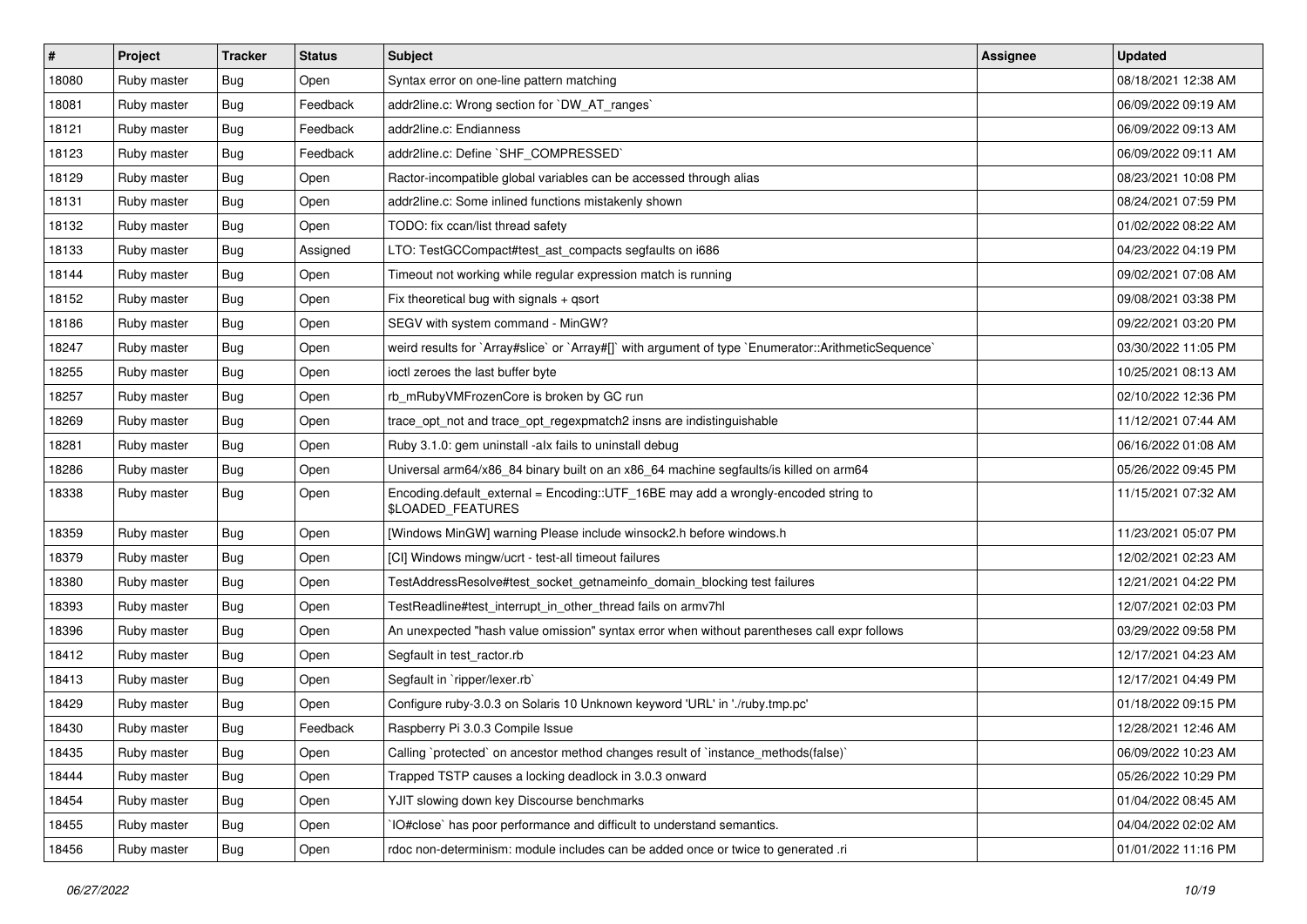| $\vert$ # | Project     | <b>Tracker</b> | <b>Status</b> | <b>Subject</b>                                                                                                 | Assignee | <b>Updated</b>      |
|-----------|-------------|----------------|---------------|----------------------------------------------------------------------------------------------------------------|----------|---------------------|
| 18457     | Ruby master | Bug            | Open          | ruby 2.7.5 fiddle/types.rb use uint32_t but fiddle/cparser.rb lacks uint32_t                                   |          | 01/03/2022 01:00 PM |
| 18472     | Ruby master | Bug            | Open          | rb_w32_map_errno is not found on Ruby-3.1.0                                                                    |          | 01/13/2022 09:59 AM |
| 18473     | Ruby master | Bug            | Open          | Raw data in Socket::Option#inspect on Amazon Linux 2                                                           |          | 01/11/2022 02:13 PM |
| 18476     | Ruby master | <b>Bug</b>     | Open          | Call to require stuck forever after receiving EAGAIN on writev when running with zeus                          |          | 02/28/2022 02:55 PM |
| 18492     | Ruby master | Bug            | Open          | 'rb_rescue2' inside 'rb_protect' segfaults on Windows                                                          |          | 01/14/2022 03:17 PM |
| 18506     | Ruby master | Bug            | Open          | make and make install rebuild items every time unnecessarily - sometimes causing races in parallel<br>installs |          | 01/21/2022 01:46 PM |
| 18507     | Ruby master | Bug            | Open          | Incorrect target os detection in configure script                                                              |          | 01/25/2022 08:57 AM |
| 18510     | Ruby master | Bug            | Open          | Unexpected waiting for console when starting ruby on windows                                                   |          | 01/23/2022 02:53 PM |
| 18518     | Ruby master | Bug            | Open          | NoMemoryError + [FATAL] failed to allocate memory for twice 1 << large                                         |          | 01/28/2022 01:40 PM |
| 18580     | Ruby master | Bug            | Open          | Range#include? inconsistency for beginless String ranges                                                       |          | 03/09/2022 10:22 PM |
| 18605     | Ruby master | <b>Bug</b>     | Open          | Fails to run on (newer) 32bit Windows with ucrt                                                                |          | 04/01/2022 07:52 AM |
| 18607     | Ruby master | Bug            | Feedback      | Ruby 2.7.5 fails to configure on macOS Monterey on mac with M1 Pro                                             |          | 03/04/2022 01:08 PM |
| 18608     | Ruby master | Bug            | Open          | 'require': cannot load such file -- ripper (LoadError) after 'make distclean'                                  |          | 05/27/2022 04:10 AM |
| 18616     | Ruby master | Bug            | Open          | Error with clang(1) on MacOS due to _declspec()                                                                |          | 03/09/2022 10:50 AM |
| 18622     | Ruby master | Bug            | Open          | const_get still looks in Object, while lexical constant lookup no longer does                                  |          | 04/22/2022 11:26 AM |
| 18657     | Ruby master | <b>Bug</b>     | Open          | IRB raises exception when stdout is a pipe                                                                     |          | 06/08/2022 03:34 PM |
| 18661     | Ruby master | Bug            | Open          | Net::HTTP behavior changed between 2.6 and 3.1 on windows.                                                     |          | 03/25/2022 01:57 PM |
| 18674     | Ruby master | Bug            | Open          | Build failure `make up` with WSL2                                                                              |          | 04/01/2022 08:51 AM |
| 18678     | Ruby master | Bug            | Open          | Crash on Mac - vm_call0_cfunc_with_frame                                                                       |          | 05/26/2022 05:40 PM |
| 18686     | Ruby master | Bug            | Open          | Regexp supporting unexpected age properties in Ruby < 3.2                                                      |          | 04/08/2022 06:52 PM |
| 18731     | Ruby master | Bug            | Open          | Parallel test-all sometimes does not run at all some tests                                                     |          | 04/23/2022 12:58 PM |
| 18733     | Ruby master | Bug            | Open          | Ruby GC problems cause performance issue with Ractor                                                           |          | 04/15/2022 09:13 AM |
| 18737     | Ruby master | <b>Bug</b>     | Open          | Windows 'require' is case independent                                                                          |          | 04/22/2022 06:18 PM |
| 18738     | Ruby master | Bug            | Open          | IRB can't recognize heredoc after words                                                                        |          | 04/18/2022 12:00 AM |
| 18740     | Ruby master | <b>Bug</b>     | Open          | Use of rightward assignment changes line number needed for line-targeted TracePoint                            |          | 04/27/2022 09:56 AM |
| 18743     | Ruby master | Bug            | Open          | Enumerator#next / peek re-use each others stacktraces                                                          |          | 04/19/2022 02:42 PM |
| 18750     | Ruby master | Bug            | Feedback      | Segmentation fault on SIGINT when waiting in TracePoint handler                                                |          | 04/29/2022 10:47 AM |
| 18751     | Ruby master | Bug            | Open          | Regression on master for Method#== when comparing public with private method                                   |          | 05/18/2022 01:27 AM |
| 18758     | Ruby master | <b>Bug</b>     | Open          | Ruby fails to build on M1 Mac when x86 Homebrew is installed                                                   |          | 04/28/2022 03:19 PM |
| 18759     | Ruby master | <b>Bug</b>     | Open          | snapshot-ruby_2_7: test failure on macos-12                                                                    |          | 04/28/2022 12:18 AM |
| 18760     | Ruby master | <b>Bug</b>     | Open          | Ractors vs "skynet" microbenchmark                                                                             |          | 05/02/2022 11:36 PM |
| 18763     | Ruby master | <b>Bug</b>     | Open          | The configure option "--with-openssl-dir" has lower precedence than pkg-config                                 |          | 05/11/2022 11:39 AM |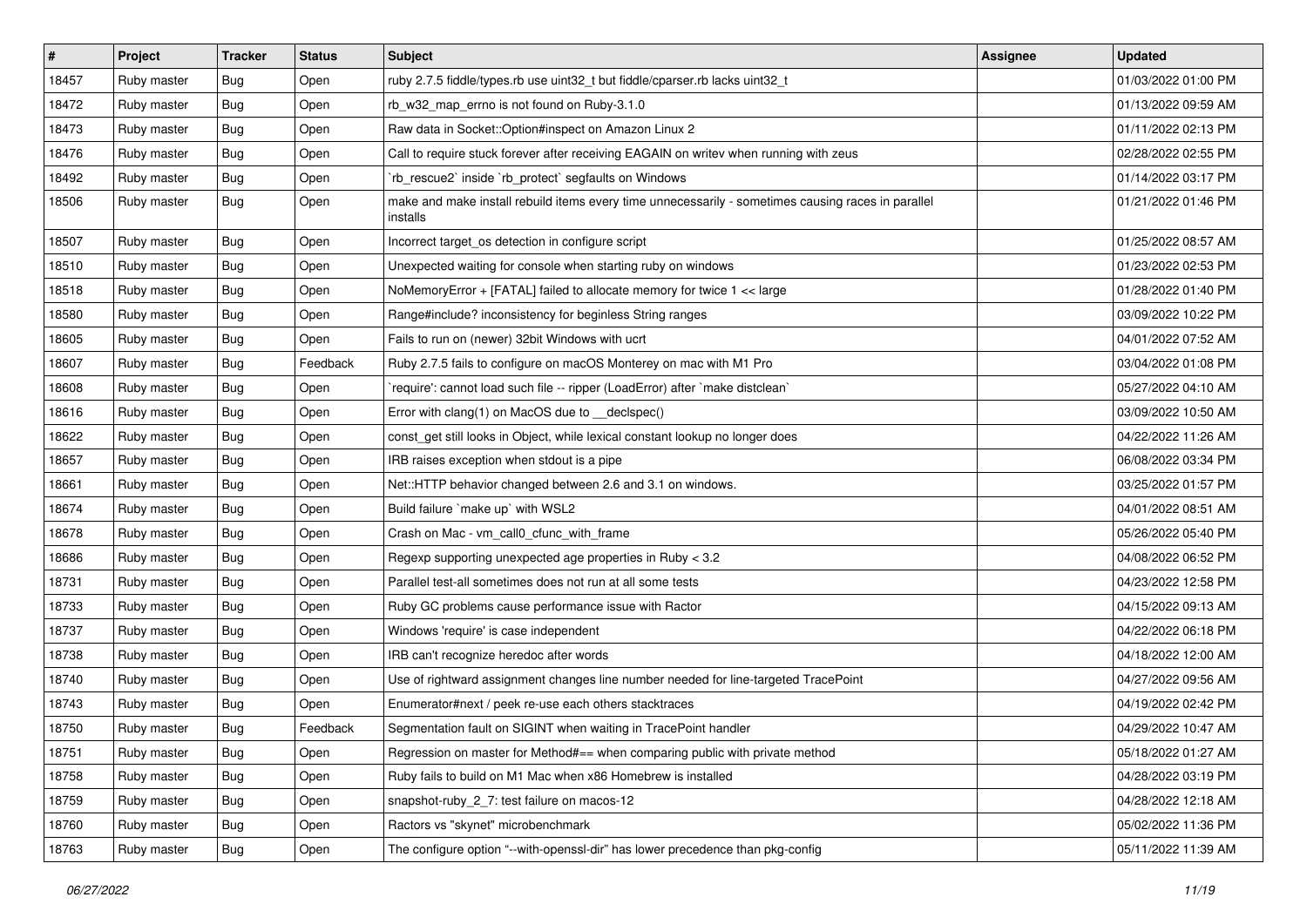| $\sharp$ | Project     | <b>Tracker</b> | <b>Status</b> | <b>Subject</b>                                                                                                         | Assignee      | <b>Updated</b>      |
|----------|-------------|----------------|---------------|------------------------------------------------------------------------------------------------------------------------|---------------|---------------------|
| 18764    | Ruby master | Bug            | Open          | Build Error when Using msys2-mingw64 and Ruby 3.2                                                                      |               | 05/10/2022 06:48 AM |
| 18767    | Ruby master | Bug            | Open          | IO.foreach hangs up when passes limit=0                                                                                |               | 06/18/2022 02:56 AM |
| 18768    | Ruby master | Bug            | Open          | Inconsistent behavior of IO, StringIO and String each_line methods when return paragraph and chomp:<br>true passed     |               | 06/10/2022 03:46 PM |
| 18770    | Ruby master | Bug            | Open          | Inconsistent behavior of IO/StringIO's each methods when called with nil as a separator, limit and chomp:<br>true      |               | 06/06/2022 05:38 PM |
| 18780    | Ruby master | <b>Bug</b>     | Open          | Incorrect binding receiver for C API rb_eval_string()                                                                  |               | 06/15/2022 12:14 AM |
| 18782    | Ruby master | Bug            | Open          | Race conditions in autoload when loading the same feature with multiple threads.                                       |               | 05/18/2022 09:22 PM |
| 18783    | Ruby master | <b>Bug</b>     | Open          | OptionParser should recognize "-" as an optional argument                                                              |               | 05/19/2022 12:15 AM |
| 18784    | Ruby master | Bug            | Open          | FileUtils.rm_f` and `FileUtils.rm_rf` should not mask exceptions                                                       |               | 05/16/2022 09:04 AM |
| 18785    | Ruby master | Bug            | Feedback      | RbConfig::MAKEFILE_CONFIG["warnflags"] contains "-Wno-cast-function-type" which is not compatible<br>with clang 13.0.0 |               | 05/25/2022 06:39 PM |
| 18789    | Ruby master | Bug            | Open          | make test-bundled-gems failed after make install                                                                       |               | 05/18/2022 01:01 AM |
| 18794    | Ruby master | <b>Bug</b>     | Open          | Windows ucrt - intermittent SEGV TestObjSpace#test_reachable_objects_during_iteration                                  |               | 05/20/2022 05:19 PM |
| 18795    | Ruby master | Bug            | Open          | Verbose GC debug output with -DRGENGC_DEBUG=5 causes a crash                                                           |               | 06/08/2022 08:24 AM |
| 18796    | Ruby master | Bug            | Open          | GC compaction gets stuck on Mac OS when a debugger is attached                                                         |               | 06/08/2022 08:25 AM |
| 18797    | Ruby master | <b>Bug</b>     | Open          | Third argument to Regexp.new is a bit broken                                                                           |               | 05/23/2022 10:11 AM |
| 18799    | Ruby master | Bug            | Open          | Refinement#import_methods vs attr_reader                                                                               |               | 05/25/2022 06:50 AM |
| 18804    | Ruby master | <b>Bug</b>     | Open          | Invalid line number for putnil instruction                                                                             |               | 05/25/2022 09:22 AM |
| 18805    | Ruby master | <b>Bug</b>     | Open          | IO::Buffer is inconsistent when returning a string from an empty buffer                                                |               | 05/25/2022 12:45 PM |
| 18816    | Ruby master | Bug            | Open          | Ractor segfaulting MacOS 12.4 (aarch64 / M1 processor)                                                                 |               | 06/13/2022 01:46 PM |
| 18826    | Ruby master | <b>Bug</b>     | Open          | Symbol#to_proc inconsistent, sometimes calls private methods                                                           |               | 06/16/2022 07:27 AM |
| 18837    | Ruby master | Bug            | Open          | Not possible to evaluate expression with numbered parameters in it                                                     |               | 06/17/2022 12:48 PM |
| 18842    | Ruby master | Bug            | Open          | Ruby's Resolv library does not handle correctly the `NODATA` case                                                      |               | 06/19/2022 05:39 PM |
| 18876    | Ruby master | <b>Bug</b>     | Open          | OpenSSL is not available with `--with-openssl-dir`                                                                     |               | 06/27/2022 06:59 AM |
| 18877    | Ruby master | Bug            | Open          | parse.y: escaped space inconsistently allowed after assignment                                                         |               | 06/26/2022 12:57 PM |
| 18878    | Ruby master | <b>Bug</b>     | Open          | parse.y: Foo::Bar {} is inconsistently rejected                                                                        |               | 06/27/2022 04:48 PM |
| 18880    | Ruby master | <b>Bug</b>     | Open          | IO#sysread on Windows does not validate arguments                                                                      |               | 06/26/2022 04:26 PM |
| 18881    | Ruby master | Bug            | Open          | IO#read_nonblock raises IOError when called following buffered character IO                                            |               | 06/27/2022 12:21 AM |
| 18882    | Ruby master | <b>Bug</b>     | Open          | File.read cuts off a text file with special characters when reading it on MS Windows                                   |               | 06/27/2022 04:40 PM |
| 1644     | Ruby master | Feature        | Assigned      | recv on inherited socket wrapped in TCPSocket does not read data, on Windows                                           | cruby-windows | 12/10/2020 08:45 AM |
| 8083     | Ruby master | Feature        | Assigned      | Exit status is limited to one-byte values which is invalid for Windows                                                 | cruby-windows | 03/14/2013 08:26 PM |
| 8981     | Ruby master | Feature        | Feedback      | Suggestion for CreateProcess flags with rubyw on windows                                                               | cruby-windows | 01/05/2018 09:00 PM |
| 9713     | Ruby master | Feature        | Feedback      | FILE return unexpected encoding - breaks Dir.glob                                                                      | cruby-windows | 12/10/2020 09:13 AM |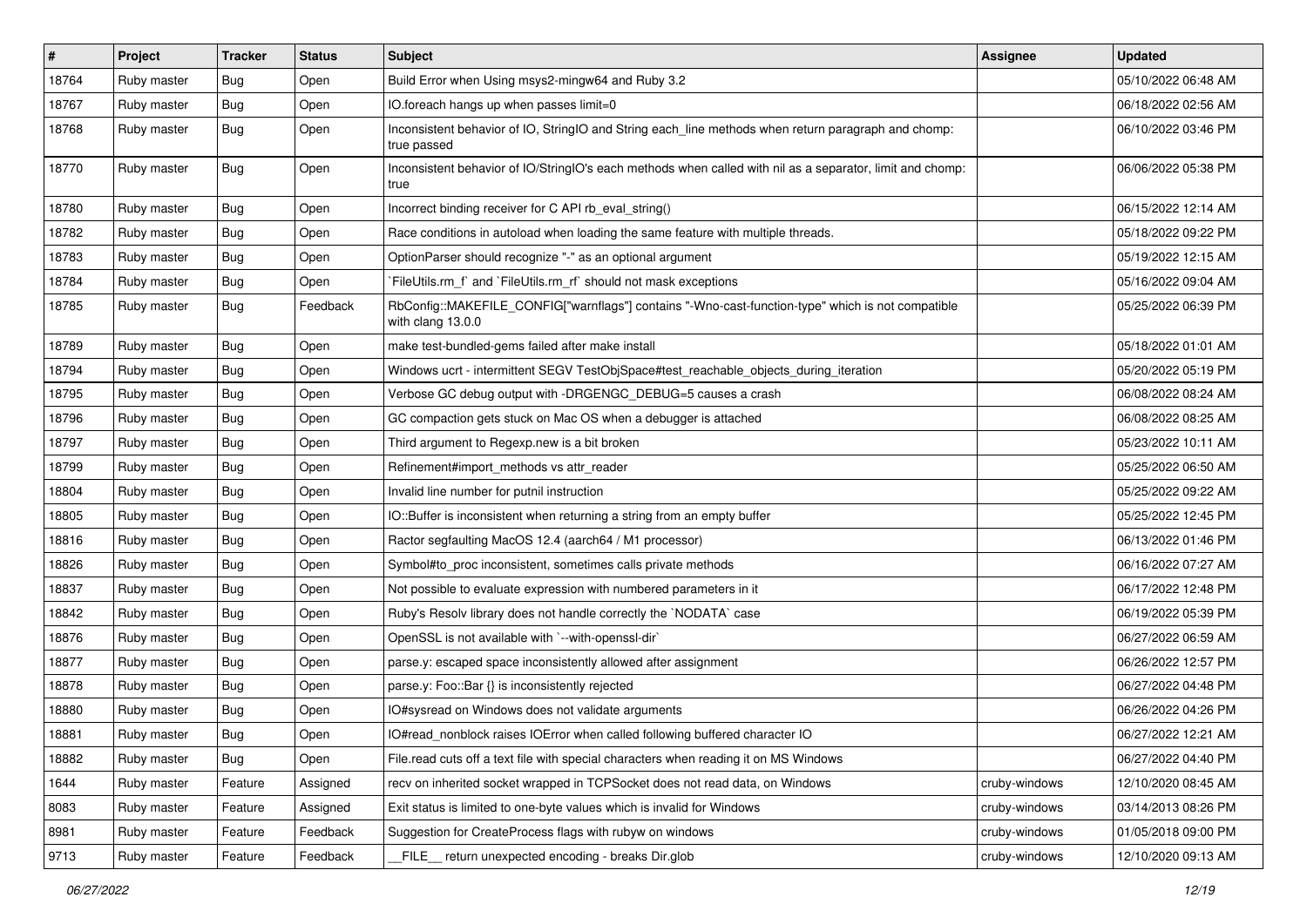| $\vert$ # | Project     | <b>Tracker</b> | <b>Status</b> | <b>Subject</b>                                                                              | <b>Assignee</b>       | <b>Updated</b>      |
|-----------|-------------|----------------|---------------|---------------------------------------------------------------------------------------------|-----------------------|---------------------|
| 12656     | Ruby master | Feature        | Assigned      | Expand short paths with File.expand_path                                                    | cruby-windows         | 01/31/2018 02:31 PM |
| 2149      | Ruby master | Feature        | Feedback      | Pathname#include?                                                                           | akr (Akira Tanaka)    | 03/15/2018 08:19 AM |
| 3608      | Ruby master | Feature        | Assigned      | Enhancing Pathname#each_child to be lazy                                                    | akr (Akira Tanaka)    | 12/25/2017 06:14 PM |
| 7362      | Ruby master | Feature        | Assigned      | Adding Pathname#start_with?                                                                 | akr (Akira Tanaka)    | 12/25/2017 06:15 PM |
| 7412      | Ruby master | Feature        | Assigned      | Pathname#relative_path_from does not support mixed directory separators on windows          | akr (Akira Tanaka)    | 01/05/2018 09:00 PM |
| 10129     | Ruby master | Feature        | Assigned      | More descriptive error message for failed net/http requests                                 | akr (Akira Tanaka)    | 01/05/2018 09:01 PM |
| 10381     | Ruby master | Feature        | Feedback      | Pathname#mkdir_p, Pathname#makedirs DDDD                                                    | akr (Akira Tanaka)    | 10/15/2014 04:27 AM |
| 10459     | Ruby master | Feature        | Assigned      | [PATCH] rfc3339 method for Time                                                             | akr (Akira Tanaka)    | 05/21/2015 08:14 AM |
| 10637     | Ruby master | Feature        | Assigned      | Puppet orchestration on vagrant fails with Error: Non-HTTP proxy URI                        | akr (Akira Tanaka)    | 09/23/2020 10:23 PM |
| 11139     | Ruby master | Feature        | Feedback      | [PATCH] socket: support accept `sock_nonblock: (true false)'                                | akr (Akira Tanaka)    | 07/02/2015 01:30 AM |
| 11312     | Ruby master | Feature        | Open          | Add Resolv::DNS::Resource::IN::SPF                                                          | akr (Akira Tanaka)    | 07/01/2015 03:26 AM |
| 11322     | Ruby master | Feature        | Assigned      | OpenUri: RuntimeError: HTTP redirection loop                                                | akr (Akira Tanaka)    | 11/13/2020 03:52 AM |
| 12497     | Ruby master | Feature        | Assigned      | GMP version of divmod may be slower                                                         | akr (Akira Tanaka)    | 08/10/2016 03:11 AM |
| 13047     | Ruby master | Feature        | Assigned      | Use String literal instead of `String#+` for multiline pretty-printing of multiline strings | akr (Akira Tanaka)    | 02/22/2017 07:09 AM |
| 13385     | Ruby master | Feature        | Open          | [PATCH] Make Resolv::DNS::Name validation similar to host and dig commands                  | akr (Akira Tanaka)    | 06/16/2017 08:04 AM |
| 14066     | Ruby master | Feature        | Assigned      | Add CAA DNS RR on Resolv                                                                    | akr (Akira Tanaka)    | 11/10/2017 06:50 AM |
| 14922     | Ruby master | Feature        | Assigned      | Resolv getaddresses ignores AAAA records for IPv6                                           | akr (Akira Tanaka)    | 11/13/2020 04:01 AM |
| 16937     | Ruby master | Feature        | Assigned      | Add DNS over HTTP to Resolv                                                                 | akr (Akira Tanaka)    | 12/10/2020 09:15 AM |
| 16985     | Ruby master | Feature        | Open          | Improve `pp` for `Hash` and `String`                                                        | akr (Akira Tanaka)    | 06/26/2020 09:51 AM |
| 17173     | Ruby master | Feature        | Open          | open-uri I ciphers IIIIIII                                                                  | akr (Akira Tanaka)    | 09/25/2020 09:17 AM |
| 17294     | Ruby master | Feature        | Assigned      | Feature: Allow method chaining with Pathname#mkpath Pathname#rmtree                         | akr (Akira Tanaka)    | 08/30/2021 06:52 AM |
| 17295     | Ruby master | Feature        | Assigned      | Feature: Create a directory and file with Pathname#touch                                    | akr (Akira Tanaka)    | 09/28/2021 01:20 AM |
| 17296     | Ruby master | Feature        | Assigned      | Feature: Pathname#chmod use FileUtils.chmod instead of File                                 | akr (Akira Tanaka)    | 08/30/2021 06:51 AM |
| 17297     | Ruby master | Feature        | Assigned      | Feature: Introduce Pathname.mktmpdir                                                        | akr (Akira Tanaka)    | 08/30/2021 06:51 AM |
| 17473     | Ruby master | Feature        | Open          | Make Pathname to embedded class of Ruby                                                     | akr (Akira Tanaka)    | 01/07/2022 09:25 AM |
| 18450     | Ruby master | Feature        | Assigned      | Force break in prettyprint                                                                  | akr (Akira Tanaka)    | 12/29/2021 02:02 PM |
| 18654     | Ruby master | Feature        | Open          | Enhancements to prettyprint                                                                 | akr (Akira Tanaka)    | 05/12/2022 01:44 PM |
| 13604     | Ruby master | Feature        | Assigned      | Exposing alternative interface of readline                                                  | aycabta (aycabta .)   | 01/20/2020 05:34 AM |
| 15371     | Ruby master | Feature        | Assigned      | <b>IRB with ARGV</b>                                                                        | aycabta (aycabta .)   | 02/14/2020 11:35 AM |
| 18459     | Ruby master | Feature        | Assigned      | IRB autocomplete dropdown colour options                                                    | aycabta (aycabta .)   | 01/05/2022 02:15 AM |
| 10065     | Ruby master | Feature        | Feedback      | Make `gem env` command output valid YAML                                                    | drbrain (Eric Hodel)  | 07/20/2014 10:54 PM |
| 18639     | Ruby master | Feature        | Open          | Update Unicode data to Unicode Version 15.0.0                                               | duerst (Martin Dürst) | 03/22/2022 07:38 PM |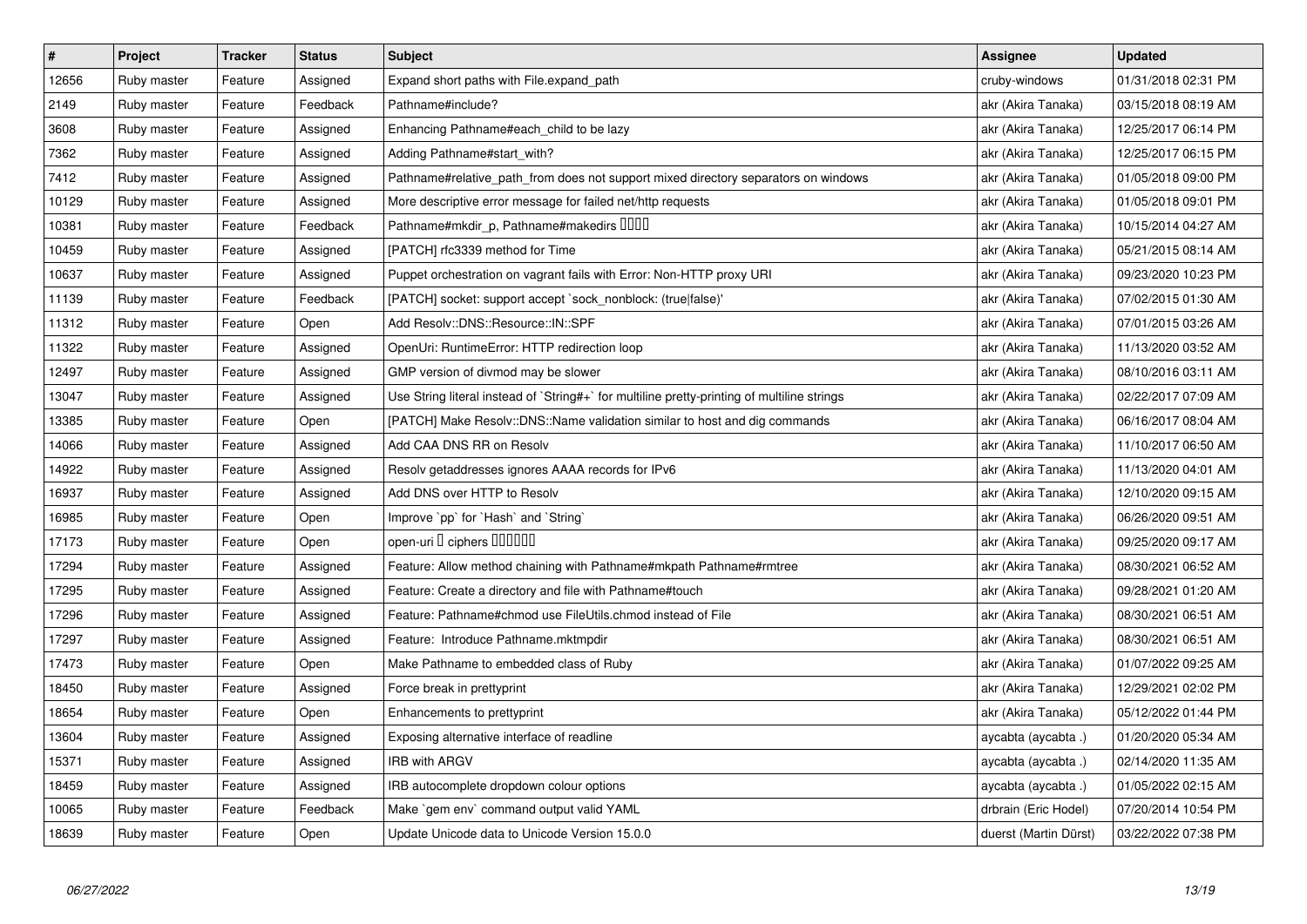| #     | Project     | <b>Tracker</b> | <b>Status</b> | Subject                                                               | Assignee                          | <b>Updated</b>      |
|-------|-------------|----------------|---------------|-----------------------------------------------------------------------|-----------------------------------|---------------------|
| 2631  | Ruby master | Feature        | Assigned      | Allow IO#reopen to take a block                                       | Glass_saga (Masaki<br>Matsushita) | 05/24/2018 01:22 PM |
| 7148  | Ruby master | Feature        | Assigned      | Improved Tempfile w/o DelegateClass                                   | Glass_saga (Masaki<br>Matsushita) | 03/27/2019 09:51 AM |
| 13696 | Ruby master | Feature        | Open          | Add exchange and noreplace options to File.rename                     | Glass_saga (Masaki<br>Matsushita) | 12/01/2017 04:34 PM |
| 15628 | Ruby master | Feature        | Assigned      | init_inetsock_internal should fallback to IPv4 if IPv6 is unreachable | Glass_saga (Masaki<br>Matsushita) | 09/25/2020 05:42 AM |
| 16476 | Ruby master | Feature        | Open          | Socket.getaddrinfo cannot be interrupted by Timeout.timeout           | Glass_saga (Masaki<br>Matsushita) | 06/16/2022 01:08 AM |
| 17525 | Ruby master | Feature        | Open          | Implement Happy Eyeballs Version 2 (RFC8305) in Socket.tcp            | Glass_saga (Masaki<br>Matsushita) | 06/16/2022 01:08 AM |
| 15408 | Ruby master | Feature        | Open          | Deprecate object id and id2ref                                        | headius (Charles<br>Nutter)       | 03/19/2019 04:02 PM |
| 5617  | Ruby master | Feature        | Assigned      | Allow install RubyGems into dediceted directory                       | hsbt (Hiroshi<br>SHIBATA)         | 05/16/2018 09:15 AM |
| 6590  | Ruby master | Feature        | Assigned      | Dealing with bigdecimal, etc gems in JRuby                            | hsbt (Hiroshi<br>SHIBATA)         | 05/15/2019 08:33 PM |
| 12639 | Ruby master | Feature        | Assigned      | Speed up require in RubyGems by 5x                                    | hsbt (Hiroshi<br>SHIBATA)         | 07/26/2018 02:12 AM |
| 13508 | Ruby master | Feature        | Assigned      | How remove/refactor code related mathn library.                       | hsbt (Hiroshi<br>SHIBATA)         | 12/25/2017 06:15 PM |
| 13534 | Ruby master | Feature        | Assigned      | Checking installation results of default gems                         | hsbt (Hiroshi<br>SHIBATA)         | 07/26/2018 02:16 AM |
| 14737 | Ruby master | Feature        | Assigned      | Split default gems into separate directory structure                  | hsbt (Hiroshi<br>SHIBATA)         | 09/02/2020 06:00 PM |
| 16012 | Ruby master | Feature        | Assigned      | Add a (small) test-install suite?                                     | hsbt (Hiroshi<br>SHIBATA)         | 07/30/2019 08:13 AM |
| 16963 | Ruby master | Feature        | Assigned      | Remove English.rb from Ruby 2.8/3.0                                   | hsbt (Hiroshi<br>SHIBATA)         | 06/19/2020 09:48 AM |
| 18571 | Ruby master | Feature        | Assigned      | Removed the bundled sources from release package after Ruby 3.2       | hsbt (Hiroshi<br>SHIBATA)         | 03/28/2022 06:23 AM |
| 13383 | Ruby master | Feature        | Open          | [PATCH] Module#source_location                                        | ioquatix (Samuel<br>Williams)     | 01/09/2020 05:16 AM |
| 18227 | Ruby master | Feature        | Open          | Static class initialization.                                          | ioquatix (Samuel<br>Williams)     | 09/29/2021 09:21 PM |
| 15425 | Ruby master | Feature        | Feedback      | Store MJIT header into Ruby versioned directory.                      | k0kubun (Takashi<br>Kokubun)      | 10/07/2021 11:03 PM |
| 3953  | Ruby master | Feature        | Assigned      | TCPSocket / UDPSocket do not accept IPAddr objects.                   | knu (Akinori MUSHA)               | 12/25/2017 06:14 PM |
| 8047  | Ruby master | Feature        | Assigned      | IPAddr makes host address with netmask                                | knu (Akinori MUSHA)               | 01/05/2018 09:00 PM |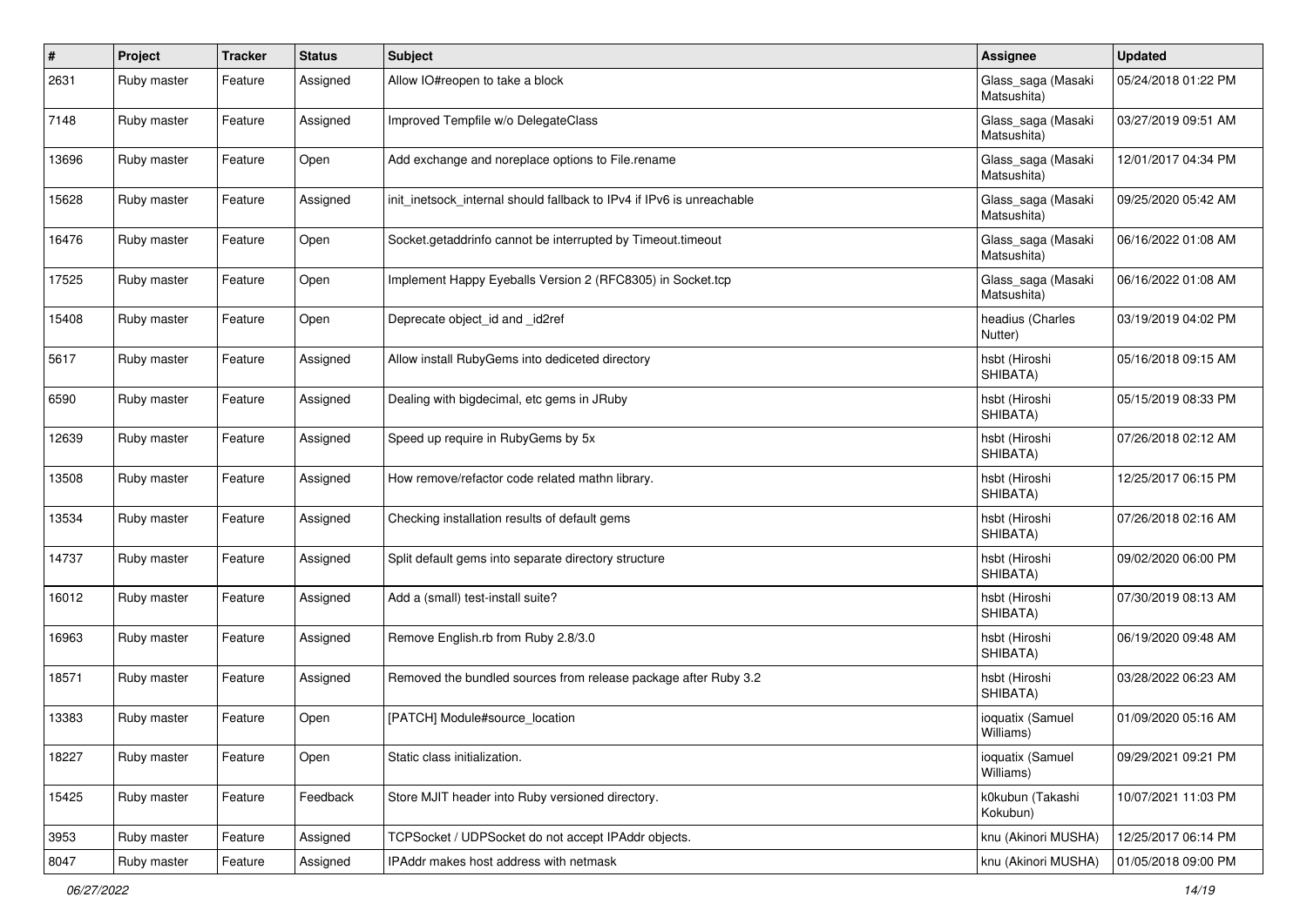| $\vert$ # | Project     | Tracker | <b>Status</b> | Subject                                                                                               | Assignee            | <b>Updated</b>      |
|-----------|-------------|---------|---------------|-------------------------------------------------------------------------------------------------------|---------------------|---------------------|
| 8833      | Ruby master | Feature | Feedback      | [PATCH] IPAddr#pred                                                                                   | knu (Akinori MUSHA) | 10/21/2017 05:15 PM |
| 11527     | Ruby master | Feature | Assigned      | IPAddr#mask_addr isn't a method                                                                       | knu (Akinori MUSHA) | 11/07/2018 04:12 PM |
| 11710     | Ruby master | Feature | Open          | [PATCH] Replace Set#merge with Set#merge! and make Set#merge non-mutating.                            | knu (Akinori MUSHA) | 11/18/2015 07:28 PM |
| 13000     | Ruby master | Feature | Feedback      | Implement Set#include? with Hash#include?                                                             | knu (Akinori MUSHA) | 09/11/2020 08:18 PM |
| 13610     | Ruby master | Feature | Assigned      | IPAddr doesn't provide helpful methods to get the subnet or IP address                                | knu (Akinori MUSHA) | 10/20/2017 01:13 AM |
| 14105     | Ruby master | Feature | Feedback      | Introduce xor as alias for Set#^                                                                      | knu (Akinori MUSHA) | 06/27/2018 10:56 AM |
| 15240     | Ruby master | Feature | Open          | Set operations check for is_a?(Set), rather than allowing duck typing                                 | knu (Akinori MUSHA) | 08/27/2019 08:12 PM |
| 15281     | Ruby master | Feature | Assigned      | Speed up Set#intersect with size check.                                                               | knu (Akinori MUSHA) | 08/11/2020 02:43 AM |
| 16989     | Ruby master | Feature | Open          | Sets: need $\Psi$ <sup>[]</sup>                                                                       | knu (Akinori MUSHA) | 02/18/2022 02:57 AM |
| 17210     | Ruby master | Feature | Open          | More readable and useful `Set#inspect`                                                                | knu (Akinori MUSHA) | 05/19/2021 10:12 PM |
| 2294      | Ruby master | Feature | Assigned      | [PATCH] ruby_bind_stack() to embed Ruby in coroutine                                                  | ko1 (Koichi Sasada) | 01/05/2018 09:00 PM |
| 3731      | Ruby master | Feature | Assigned      | Easier Embedding API for Ruby                                                                         | ko1 (Koichi Sasada) | 12/25/2017 06:14 PM |
| 6602      | Ruby master | Feature | Feedback      | Tail call optimization: enable by default?                                                            | ko1 (Koichi Sasada) | 06/13/2020 01:31 AM |
| 6694      | Ruby master | Feature | Assigned      | Thread.new without block.                                                                             | ko1 (Koichi Sasada) | 12/25/2017 06:15 PM |
| 6695      | Ruby master | Feature | Assigned      | Configuration for Thread/Fiber creation                                                               | ko1 (Koichi Sasada) | 12/25/2017 06:15 PM |
| 8263      | Ruby master | Feature | Assigned      | Support discovering yield state of individual Fibers                                                  | ko1 (Koichi Sasada) | 12/23/2021 11:40 PM |
| 8576      | Ruby master | Feature | Assigned      | Add optimized method type for constant value methods                                                  | ko1 (Koichi Sasada) | 12/25/2017 06:15 PM |
| 8725      | Ruby master | Feature | Feedback      | Possibility to get a signal handler without changing it                                               | ko1 (Koichi Sasada) | 12/25/2017 06:15 PM |
| 8960      | Ruby master | Feature | Assigned      | Add Exception#backtrace_locations                                                                     | ko1 (Koichi Sasada) | 11/25/2016 02:15 PM |
| 9755      | Ruby master | Feature | Assigned      | Thread::Backtrace::Location#defined class                                                             | ko1 (Koichi Sasada) | 04/18/2014 09:22 AM |
| 10238     | Ruby master | Feature | Open          | todo: remove dependency on malloc_usable_size                                                         | ko1 (Koichi Sasada) | 12/10/2020 09:20 AM |
| 10423     | Ruby master | Feature | Open          | [PATCH] opt_str_lit*: avoid literal string allocations                                                | ko1 (Koichi Sasada) | 01/05/2018 09:01 PM |
| 10844     | Ruby master | Feature | Feedback      | TracePoint API needs an event to inform about creating/removing a new frame without calling something | ko1 (Koichi Sasada) | 03/02/2015 06:38 PM |
| 10932     | Ruby master | Feature | Open          | Enabling allocation tracing as early as possible                                                      | ko1 (Koichi Sasada) | 06/13/2015 07:54 AM |
| 11348     | Ruby master | Feature | Feedback      | TracePoint API needs events for fiber's switching                                                     | ko1 (Koichi Sasada) | 09/01/2015 09:12 AM |
| 12020     | Ruby master | Feature | Assigned      | Documenting Ruby memory model                                                                         | ko1 (Koichi Sasada) | 12/23/2021 11:40 PM |
| 12607     | Ruby master | Feature | Feedback      | Ruby needs an atomic integer                                                                          | ko1 (Koichi Sasada) | 01/29/2021 12:28 PM |
| 13252     | Ruby master | Feature | Assigned      | C API for creating strings without copying                                                            | ko1 (Koichi Sasada) | 04/17/2017 07:22 AM |
| 13388     | Ruby master | Feature | Assigned      | gc.c: Add GC.get_parameters and .set_parameters                                                       | ko1 (Koichi Sasada) | 03/30/2017 10:52 AM |
| 13512     | Ruby master | Feature | Open          | <b>System Threads</b>                                                                                 | ko1 (Koichi Sasada) | 07/14/2017 07:08 AM |
| 13821     | Ruby master | Feature | Assigned      | Allow fibers to be resumed across threads                                                             | ko1 (Koichi Sasada) | 02/15/2019 10:09 AM |
| 14394     | Ruby master | Feature | Open          | Class.descendants                                                                                     | ko1 (Koichi Sasada) | 01/20/2022 10:46 PM |
| 14492     | Ruby master | Feature | Open          | iseq loading + caching should be in core                                                              | ko1 (Koichi Sasada) | 12/10/2020 08:53 AM |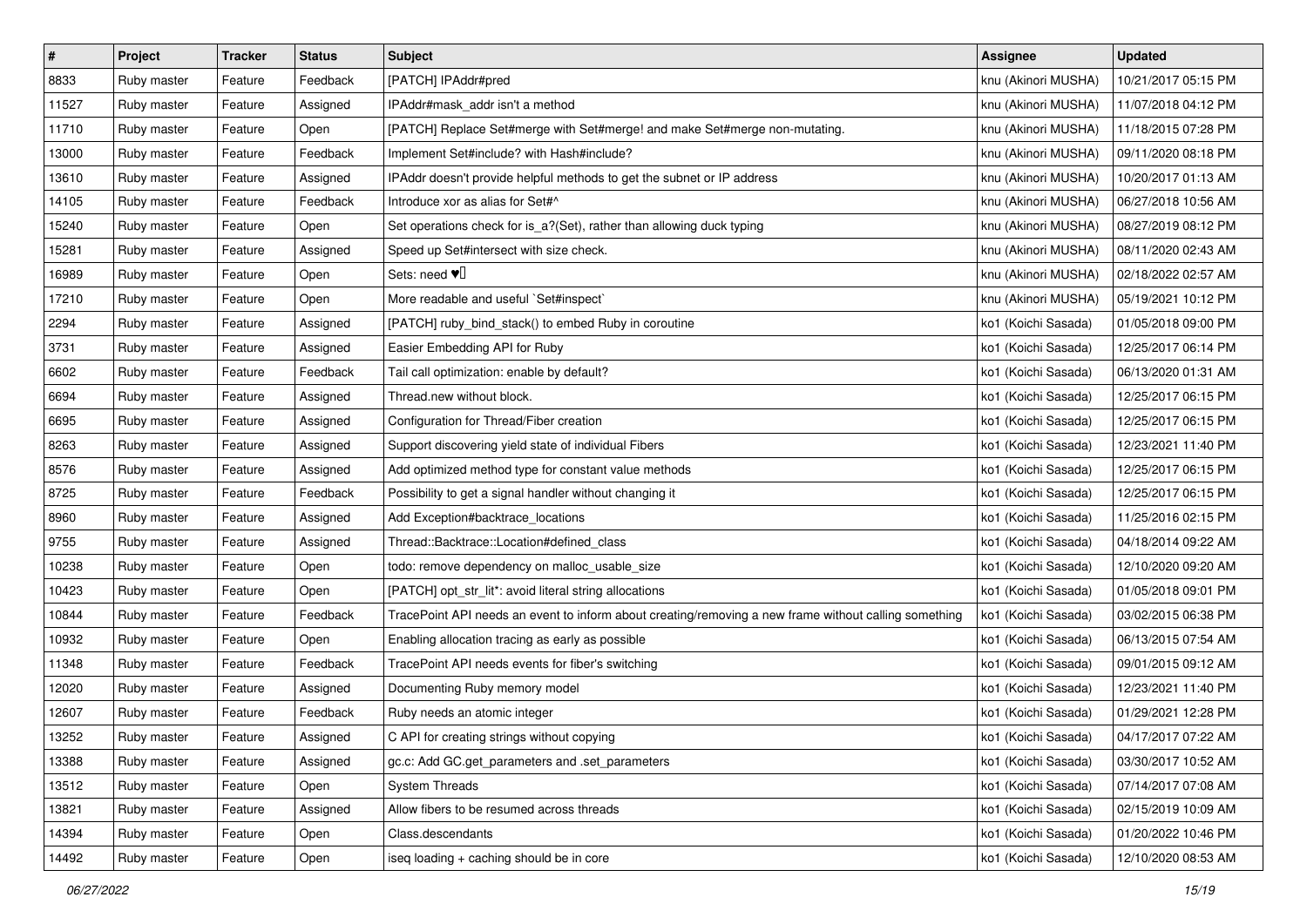| $\pmb{\#}$ | Project     | <b>Tracker</b> | <b>Status</b> | <b>Subject</b>                                                                    | <b>Assignee</b>                               | <b>Updated</b>      |
|------------|-------------|----------------|---------------|-----------------------------------------------------------------------------------|-----------------------------------------------|---------------------|
| 14813      | Ruby master | Feature        | Open          | [PATCH] gc.c: make gc_enter+gc_exit pairs dtrace probes, too                      | ko1 (Koichi Sasada)                           | 12/17/2018 07:42 AM |
| 14859      | Ruby master | Feature        | Open          | [PATCH] implement Timeout in VM                                                   | ko1 (Koichi Sasada)                           | 07/22/2018 07:42 AM |
| 15778      | Ruby master | Feature        | Open          | Expose an API to pry-open the stack frames in Ruby                                | ko1 (Koichi Sasada)                           | 08/29/2019 06:24 AM |
| 15854      | Ruby master | Feature        | Open          | Tracing instance variable assignment                                              | ko1 (Koichi Sasada)                           | 07/29/2019 07:13 AM |
| 15878      | Ruby master | Feature        | Assigned      | Make exit faster by not running GC                                                | ko1 (Koichi Sasada)                           | 07/29/2019 07:48 AM |
| 15939      | Ruby master | Feature        | Assigned      | Dump symbols reference to their fstr in ObjectSpace.dump()                        | ko1 (Koichi Sasada)                           | 08/08/2019 09:38 PM |
| 16027      | Ruby master | Feature        | Assigned      | Update Ruby's dtrace / USDT API to match what is exposed via the TracePoint API   | ko1 (Koichi Sasada)                           | 08/03/2019 02:41 AM |
| 17363      | Ruby master | Feature        | Assigned      | Timeouts                                                                          | ko1 (Koichi Sasada)                           | 05/14/2022 09:06 AM |
| 17393      | Ruby master | Feature        | Open          | Ractor::Moved#inspect`                                                            | ko1 (Koichi Sasada)                           | 12/21/2020 05:47 PM |
| 17404      | Ruby master | Feature        | Open          | Ractor `move:` API to allow shareability check                                    | ko1 (Koichi Sasada)                           | 12/18/2020 09:17 PM |
| 17414      | Ruby master | Feature        | Open          | Ractor should allow access to shareable attributes for Modules/Classes            | ko1 (Koichi Sasada)                           | 12/21/2020 03:56 PM |
| 17593      | Ruby master | Feature        | Assigned      | load iseg eval should override the ISeg path                                      | ko1 (Koichi Sasada)                           | 02/16/2021 08:27 AM |
| 17884      | Ruby master | Feature        | Open          | locindex for profiling tools                                                      | ko1 (Koichi Sasada)                           | 05/24/2021 04:17 PM |
| 18275      | Ruby master | Feature        | Open          | Add an option to define_method to not capture the surrounding environment         | ko1 (Koichi Sasada)                           | 12/03/2021 02:34 PM |
| 4464       | Ruby master | Feature        | Assigned      | [PATCH] add Fcntl::Flock object for easier use of POSIX file locks                | kosaki (Motohiro<br>KOSAKI)                   | 12/25/2017 06:14 PM |
| 7086       | Ruby master | Feature        | Assigned      | ConditionVariable#wait has meaningless return value                               | kosaki (Motohiro<br><b>KOSAKI)</b>            | 12/25/2017 06:15 PM |
| 13697      | Ruby master | Feature        | Open          | [PATCH]: futex based thread primitives                                            | kosaki (Motohiro<br>KOSAKI)                   | 01/28/2018 11:41 PM |
| 15881      | Ruby master | Feature        | Open          | Optimize deconstruct in pattern matching                                          | ktsj (Kazuki Tsujimoto)   12/25/2019 04:28 AM |                     |
| 15918      | Ruby master | Feature        | Open          | Pattern matching for Set                                                          | ktsj (Kazuki Tsujimoto)                       | 07/29/2019 08:12 AM |
| 17355      | Ruby master | Feature        | Assigned      | Using same set of names in or-patterns (pattern matching with $Foo(x)   Bar(x)$ ) | ktsj (Kazuki Tsujimoto)                       | 09/13/2021 09:11 AM |
| 18408      | Ruby master | Feature        | Assigned      | Allow pattern match to set instance variables                                     | ktsj (Kazuki Tsujimoto)                       | 01/26/2022 07:07 PM |
| 18773      | Ruby master | Feature        | Assigned      | deconstruct to receive a range                                                    | ktsj (Kazuki Tsujimoto)   06/24/2022 07:21 AM |                     |
| 4247       | Ruby master | Feature        | Assigned      | New features for Array#sample, Array#choice                                       | mame (Yusuke Endoh)                           | 12/25/2017 06:14 PM |
| 14244      | Ruby master | Feature        | Open          | Better error messages for scripts with non-matching end statements                | mame (Yusuke Endoh)                           | 11/29/2018 08:57 AM |
| 18194      | Ruby master | Feature        | Open          | No easy way to format exception messages per thread/fiber scheduler context.      | mame (Yusuke Endoh)                           | 09/29/2021 10:10 AM |
| 18564      | Ruby master | Feature        | Open          | Add Exception#detailed_message                                                    | mame (Yusuke Endoh)                           | 02/01/2022 08:06 PM |
| 8223       | Ruby master | Feature        | Open          | Make Matrix more omnivorous.                                                      | marcandre<br>(Marc-Andre<br>Lafortune)        | 04/09/2013 03:42 AM |
| 9347       | Ruby master | Feature        | Open          | Accept non callable argument to detect                                            | marcandre<br>(Marc-Andre<br>Lafortune)        | 01/05/2018 09:00 PM |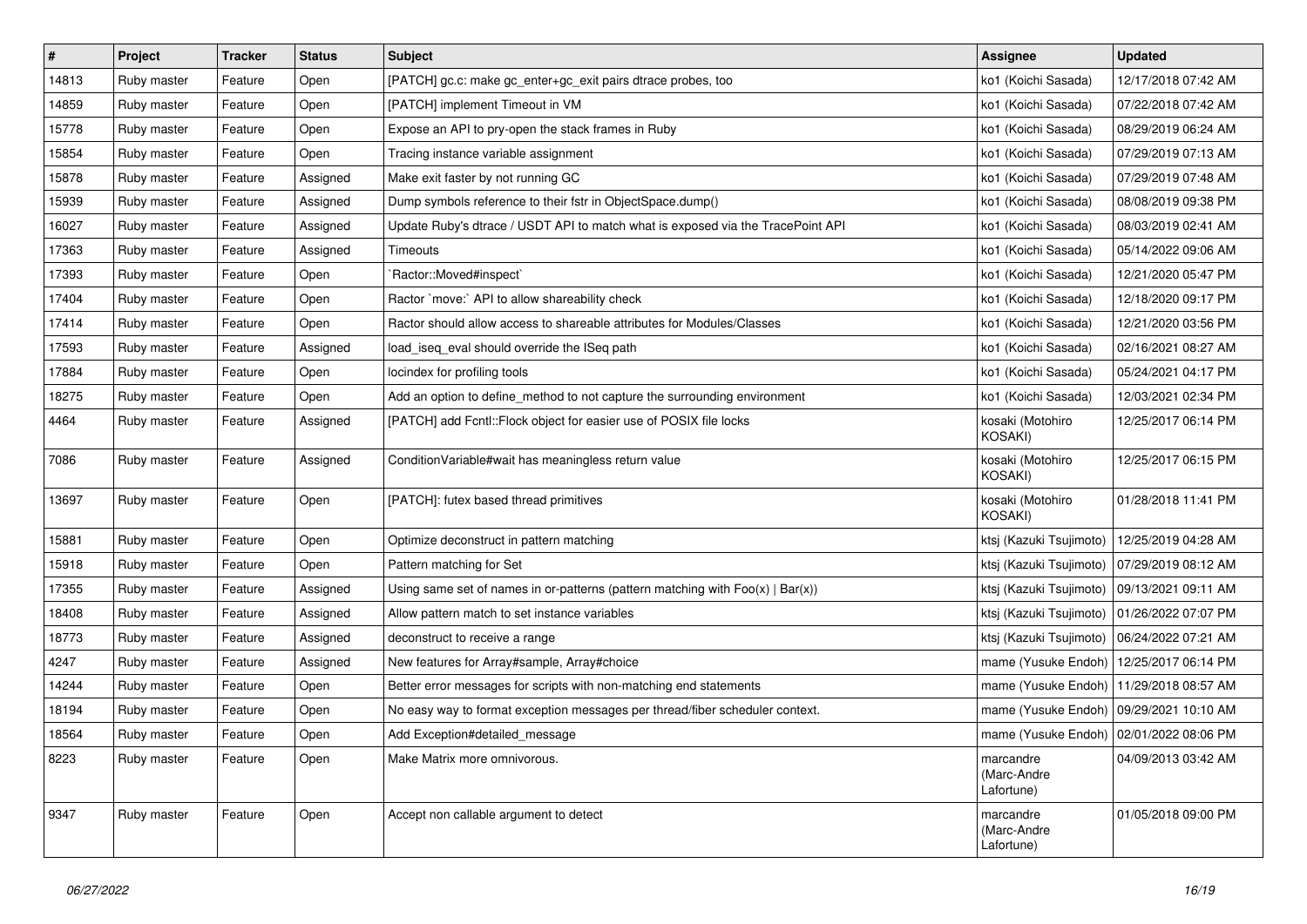| #     | Project     | <b>Tracker</b> | <b>Status</b> | Subject                                                                                       | <b>Assignee</b>                        | <b>Updated</b>      |
|-------|-------------|----------------|---------------|-----------------------------------------------------------------------------------------------|----------------------------------------|---------------------|
| 12676 | Ruby master | Feature        | Assigned      | Significant performance increase, and code conciseness, for prime_division method in prime.rb | marcandre<br>(Marc-Andre<br>Lafortune) | 11/18/2016 03:46 PM |
| 14116 | Ruby master | Feature        | Feedback      | Add Matrix #exponentiate method as Matlab's exp                                               | marcandre<br>(Marc-Andre<br>Lafortune) | 11/20/2017 06:52 AM |
| 15815 | Ruby master | Feature        | Open          | Add option to raise NoMethodError for OpenStruct                                              | marcandre<br>(Marc-Andre<br>Lafortune) | 09/28/2020 02:11 AM |
| 6256  | Ruby master | Feature        | Feedback      | Slightly improve ruby gsort performance                                                       | MartinBosslet (Martin<br>Bosslet)      | 01/10/2019 01:51 PM |
| 4264  | Ruby master | Feature        | Feedback      | General type coercion protocol for Ruby                                                       | matz (Yukihiro<br>Matsumoto)           | 12/25/2017 06:14 PM |
| 4514  | Ruby master | Feature        | Assigned      | #deep_clone and #deep_dup for Objects                                                         | matz (Yukihiro<br>Matsumoto)           | 12/25/2017 06:14 PM |
| 4521  | Ruby master | Feature        | Assigned      | NoMethodError#message may take very long to execute                                           | matz (Yukihiro<br>Matsumoto)           | 12/25/2017 06:14 PM |
| 4539  | Ruby master | Feature        | Assigned      | Array#zip_with                                                                                | matz (Yukihiro<br>Matsumoto)           | 11/28/2019 08:23 AM |
| 4592  | Ruby master | Feature        | Assigned      | Tempfile <sup>[1010101011]</sup>                                                              | matz (Yukihiro<br>Matsumoto)           | 12/25/2017 06:14 PM |
| 4818  | Ruby master | Feature        | Assigned      | Add method marshalable?                                                                       | matz (Yukihiro<br>Matsumoto)           | 12/25/2017 06:15 PM |
| 4824  | Ruby master | Feature        | Assigned      | Provide method Kernel#executed?                                                               | matz (Yukihiro<br>Matsumoto)           | 03/05/2018 04:57 AM |
| 5007  | Ruby master | Feature        | Assigned      | Proc#call_under: Unifying instance_eval and instance_exec                                     | matz (Yukihiro<br>Matsumoto)           | 04/19/2018 07:57 AM |
| 5064  | Ruby master | Feature        | Assigned      | HTTP user-agent class                                                                         | matz (Yukihiro<br>Matsumoto)           | 12/25/2017 06:15 PM |
| 5129  | Ruby master | Feature        | Assigned      | Create a core class "FileArray" and make "ARGF" its instance                                  | matz (Yukihiro<br>Matsumoto)           | 01/23/2018 02:02 PM |
| 5389  | Ruby master | Feature        | Assigned      | New method Enumerator#iterate                                                                 | matz (Yukihiro<br>Matsumoto)           | 12/25/2017 06:15 PM |
| 5445  | Ruby master | Feature        | Assigned      | Need RUBYOPT - r before ARGV - r                                                              | matz (Yukihiro<br>Matsumoto)           | 12/25/2017 06:15 PM |
| 5456  | Ruby master | Feature        | Assigned      | kernel#syscall() should be removed.                                                           | matz (Yukihiro<br>Matsumoto)           | 12/10/2020 08:46 AM |
| 5514  | Ruby master | Feature        | Feedback      | Numeric III quotient II quotrem IIII                                                          | matz (Yukihiro<br>Matsumoto)           | 12/10/2020 08:49 AM |
| 5521  | Ruby master | Feature        | Feedback      | Numeric#rational? <sup>[]</sup> Numeric#complex? <sup>[]</sup> Numeric#float? <sup>[10]</sup> | matz (Yukihiro<br>Matsumoto)           | 12/10/2020 08:49 AM |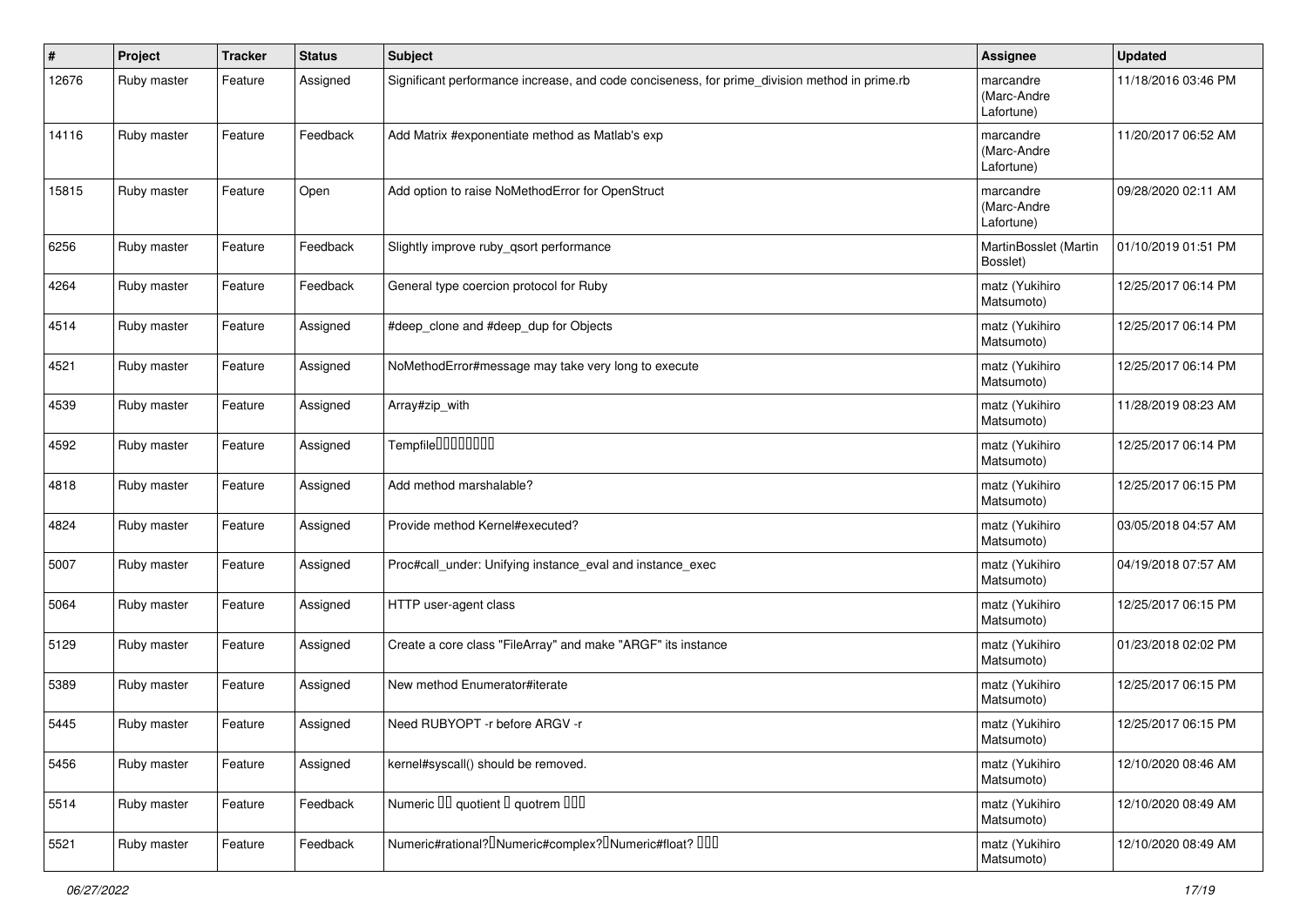| #    | Project     | <b>Tracker</b> | <b>Status</b> | Subject                                                     | <b>Assignee</b>              | <b>Updated</b>      |
|------|-------------|----------------|---------------|-------------------------------------------------------------|------------------------------|---------------------|
| 5558 | Ruby master | Feature        | Assigned      | String#% strange arity errors                               | matz (Yukihiro<br>Matsumoto) | 12/25/2017 06:15 PM |
| 5582 | Ruby master | Feature        | Assigned      | Allow clone of singleton methods on a BasicObject           | matz (Yukihiro<br>Matsumoto) | 12/25/2017 06:15 PM |
| 5628 | Ruby master | Feature        | Feedback      | Module#basename                                             | matz (Yukihiro<br>Matsumoto) | 08/29/2020 05:01 PM |
| 5643 | Ruby master | Feature        | Assigned      | require/load options and binding option                     | matz (Yukihiro<br>Matsumoto) | 12/25/2017 06:15 PM |
| 5644 | Ruby master | Feature        | Feedback      | add Enumerable#exclude? antonym                             | matz (Yukihiro<br>Matsumoto) | 12/25/2017 06:15 PM |
| 5673 | Ruby master | Feature        | Feedback      | undef_method probably doesn't need to raise an error        | matz (Yukihiro<br>Matsumoto) | 12/25/2017 06:15 PM |
| 5741 | Ruby master | Feature        | Assigned      | Secure Erasure of Passwords                                 | matz (Yukihiro<br>Matsumoto) | 12/25/2017 06:15 PM |
| 5749 | Ruby master | Feature        | Assigned      | new method String#match_all needed                          | matz (Yukihiro<br>Matsumoto) | 12/25/2017 06:15 PM |
| 5781 | Ruby master | Feature        | Assigned      | Query attributes (attribute methods ending in `?` mark)     | matz (Yukihiro<br>Matsumoto) | 01/10/2020 06:34 AM |
| 5825 | Ruby master | Feature        | Assigned      | Sweet instance var assignment in the object initializer     | matz (Yukihiro<br>Matsumoto) | 12/10/2020 08:53 AM |
| 5945 | Ruby master | Feature        | Assigned      | Add the ability to mark a at_exit as process-local.         | matz (Yukihiro<br>Matsumoto) | 10/10/2018 08:29 AM |
| 5970 | Ruby master | Feature        | Assigned      | Add Enumerable#join with same semantics as Array#join       | matz (Yukihiro<br>Matsumoto) | 12/25/2017 06:15 PM |
| 6118 | Ruby master | Feature        | Feedback      | Hash#keys of (values), returns related keys of given values | matz (Yukihiro<br>Matsumoto) | 01/10/2019 08:16 AM |
| 6219 | Ruby master | Feature        | Feedback      | Return value of Hash#store                                  | matz (Yukihiro<br>Matsumoto) | 12/10/2020 08:46 AM |
| 6251 | Ruby master | Feature        | Feedback      | Magic comments for compile options                          | matz (Yukihiro<br>Matsumoto) | 08/21/2015 11:47 PM |
| 6277 | Ruby master | Feature        | Assigned      | Hash#convert_key                                            | matz (Yukihiro<br>Matsumoto) | 12/25/2017 06:15 PM |
| 6293 | Ruby master | Feature        | Assigned      | new queue / blocking queues                                 | matz (Yukihiro<br>Matsumoto) | 12/25/2017 06:15 PM |
| 6308 | Ruby master | Feature        | Assigned      | Eliminate delegation from WeakRef                           | matz (Yukihiro<br>Matsumoto) | 12/23/2021 11:40 PM |
| 6309 | Ruby master | Feature        | Assigned      | Add a reference queue for weak references                   | matz (Yukihiro<br>Matsumoto) | 08/23/2020 09:07 PM |
| 6317 | Ruby master | Feature        | Assigned      |                                                             | matz (Yukihiro<br>Matsumoto) | 12/25/2017 06:15 PM |